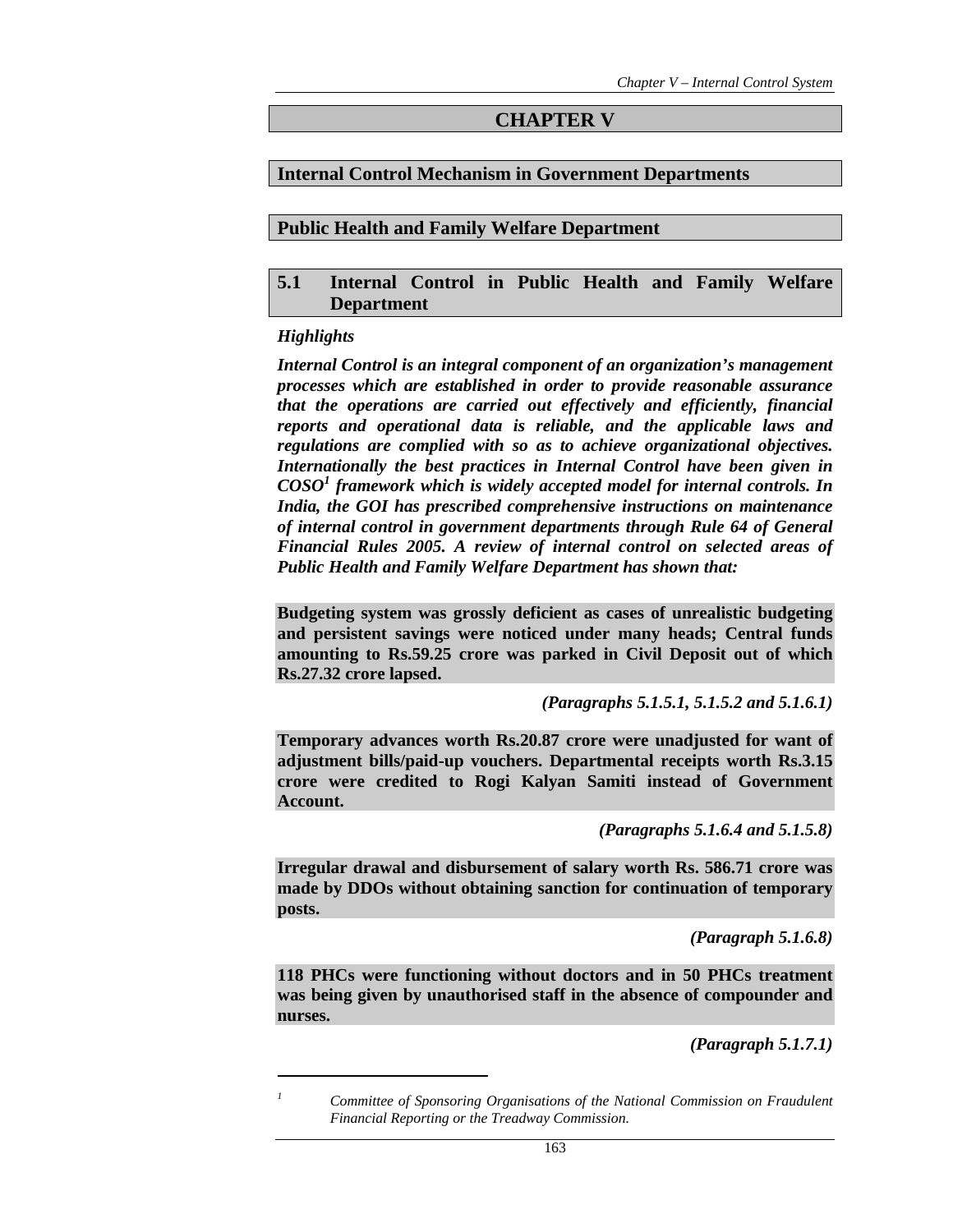**Basic infrastructure like buildings etc. could not be provided inspite of release of funds of Rs.128.31 crore and Regional Diagnostic Centres were not established even after incurring of an expenditure of Rs.7.15 crore.** 

*(Paragraphs 5.1.7.5 and 5.1.7.6)* 

**Excess wastage and shortage of vaccines noticed. Anti Snake Venom purchased without assessing requirement.** 

*(Paragraphs 5.1.7.9, 5.1.7.10 and 5.1.7.14)* 

**Inspection of field offices was not conducted by the departmental authorities as per roster. Inspection by DDOs of his office accounts was never conducted during 2002-07. There was slackness in dealing with DE cases.** 

*(Paragraphs 5.1.9.1 and 5.1.9.3)* 

**Internal audit wing was ineffective as none of the 168 units were audited by audit wing of CHS office during 2002-07. There was shortfall of 100**  *per cent* **during 2002-06 and 62** *per cent* **during 2006-07 in audit by audit wing of JDHS.** 

*(Paragraph 5.1.9.2)* 

# **5.1.1 Introduction**

The Public Health and Family Welfare Department is responsible for extending medical care for all upto root level according to National Health Policy "Health for All" and implementation of schemes/programmes of State/ Central Government.

# **5.1.2 Organisational Setup**

The Public Health and Family Welfare Department is headed by Principal Secretary. The Directorate of Public Health and Family Welfare is managed and controlled by Commissioner Health Services (CHS) who is assisted by Director Public Health and Family Welfare (DPH), Director Medical Services (DMS), and Additional Director (Finance) at directorate level, Regional Joint Director Health Services (JDHS) at Division level and Chief Medical and Health Officer (CMHO) and Civil Surgeon cum Superintendent (CS) District Hospitals at District level. Three tier health institutions were established to extend the health care facilities to the entire population of the State, specially in rural areas.

# **5.1.3 Audit objectives**

This review of internal control has been conducted to test compliance with the Madhya Pradesh Financial Code (MPFC), Madhya Pradesh Store Purchase Rules, Madhya Pradesh Treasury Code (MPTC), instructions issued from time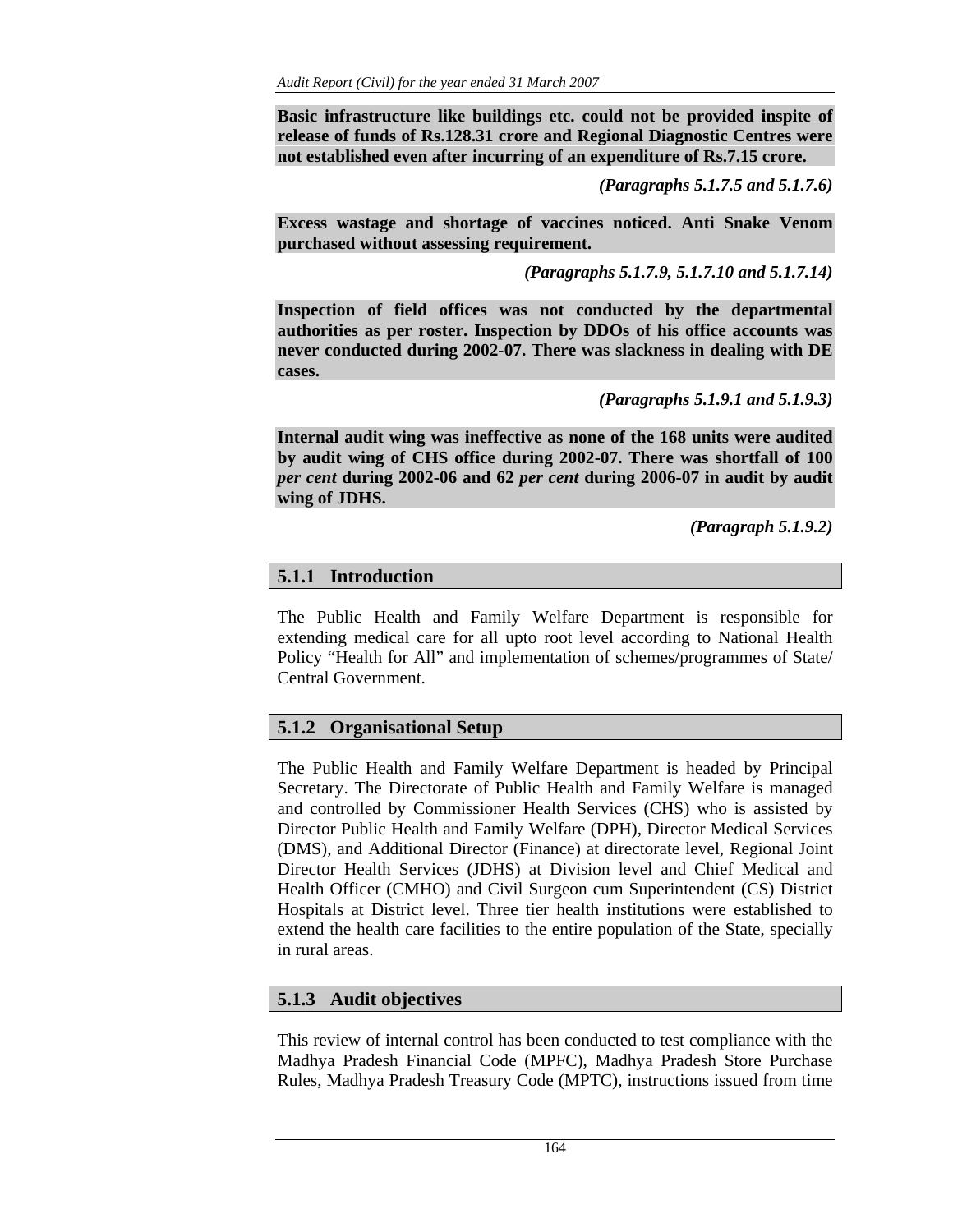to time for preparation of budget and accounting related instructions. In addition, the arrangements for information, communication, monitoring and evaluation including Internal Audit and Vigilance have been examined. Internal control activities designed and put into operation for enforcing the management directions and ensuring achievement of programmes objectives have also been examined for some selected areas.

### **5.1.4 Audit coverage**

The audit was conducted through a test check of the records in the office of the Commissioner Health, Bhopal, JDHS Bhopal, Indore and CMHO/CS in thirteen<sup>2</sup> out of 48 districts for the period of 2002-07 during February-November 2007. The districts were selected by simple random sampling without replacement (SRSWR). The entry conference before taking up the performance audit was held in February 2007. The observation found during performance audit are explained in succeeding paragraphs.

# **5.1.5 Compliance with State Financial Rules and instructions in Budget Manual**

MPFC rule 192 and instructions issued by Department provide that Budget Estimates (BEs) for the next financial year need to be prepared in September/ October of preceding year. The Drawing and Disbursing Officers (DDOs) are required to prepare the BEs and transmit the same to the Head of the Department before September for consolidation and onwards submission to Finance Department. The BEs should be prepared on the basis of actuals. If a possibility of excesses/savings under any head of account is anticipated in any financial year, a proposal for reappropriation/ surrenders was required to be submitted to the Government in time so that the funds could be utilised where ever required. The scrutiny of records of CHS Bhopal revealed that neither the BEs from all the DDOs were received in CHS office during 2002-07 nor any reminders were issued to DDO's for their timely submission. Budget control register, nominal rolls and contingent register which are the main tools for control over expenditure were also not maintained in CHS office. In the absence of above records BEs were prepared on the basis of inappropriate assumptions. This resulted in deficiencies in Budgeting System as explained below:

### *5.1.5.1 Unrealistic budgeting*

Scrutiny of records of CHS (February 2007) revealed that the provisions of  $Rs.226.55<sup>3</sup>$  crore under major heads of account 2210, 2211 and 3606 were continuously made during the years 2002-07 which proved unnecessary as no expenditure was incurred. CHS stated that the provision were made for the

**No expenditure was incurred against the provision made continuously under same head of account.** 

*<sup>2</sup> Barwani, Betul, Bhopal, Chinddwara, Dhar, Hoshangabad, Jhabua, Khargone, Mandsaur, Sidhi, Seoni, Shahdol and Vidisha.* 

*<sup>3</sup> 2002-03, schemes 12, Rs.59.08 crore, 2003-04 schemes 12 Rs.40.95 crore, 2004-05, schemes 13 Rs.55.69 crore, 2005-06 schemes 13 Rs.35.01 crore and 2006-07, schemes 6, Rs.35.82 crore.*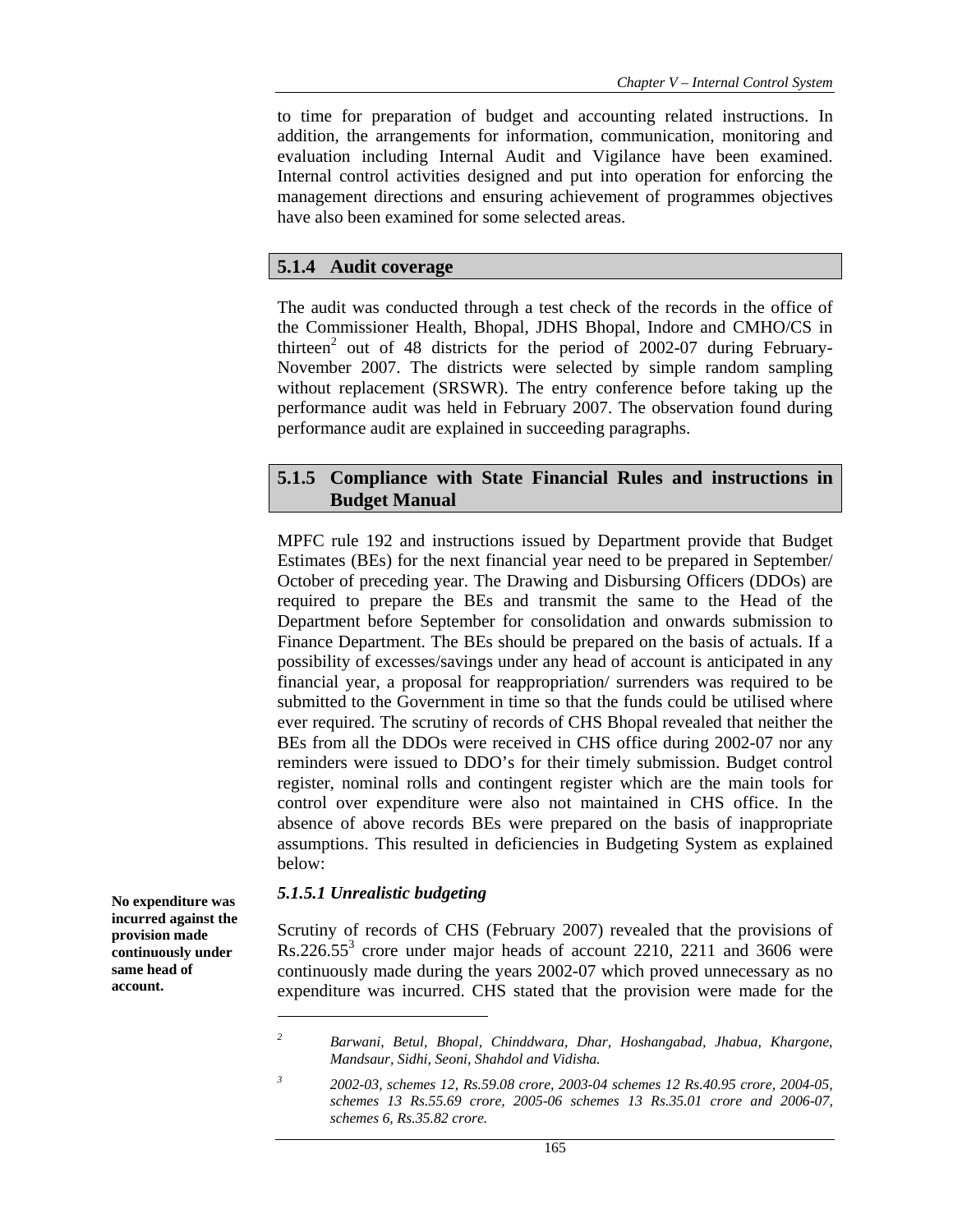adjustment of the cost of material supplied under the schemes sponsored by Central Government. Reply was not acceptable as the department failed to make the adjustment.

It was also seen that the provision amounting to  $Rs.171.08<sup>4</sup>$  crore made under different heads of account during 2002-07 lapsed without utilisation**.** CHS stated that the proposals for surrender of savings were submitted to the Finance Department. Reply in itself is an admission to unrealistic budgeting that necessitated surrender of funds.

### *5.1.5.2 Persistent Savings*

Scrutiny of records of CHS (February 2007) revealed that the budget provisions were such that there were persistent savings of  $\text{Rs}.160.79^5$  crore during the period under audit. Department however could not utilise the funds and also submit proposals for surrender in time and allowed funds to lapse.

### *5.1.5.3 Unnecessary supplementary provision*

General Financial Rule 60 provides that, a supplementary demand for grants need to be proposed in case of any requirement of additional fund under any head of account. Scrutiny of records of CHS (February 2007) revealed that supplementary provision of Rs.1.54 crore, Rs.3.04 crore and Rs.1.10 crore was made during 2002-03, 2005-06 and 2006-07 respectively, but the expenditure was less even than the original provisions rendering supplementary provision redundant. This indicates poor fiscal marksmanship.

### *5.1.5.4 Non-maintenance of Budget Control Register and Contingent Register*

Rule 52 of GFR and rule 297 of MPTC Vol.-I require that budget control register and contingent register be maintained properly so that budget control mechanism is effective. Audit observed that these registers were not properly maintained in thirteen test checked districts and JDHS, Indore (February-November 2007) as only initial entries were made and expenditure incurred or budget received later on was not regularly updated to keep the control on budget/ expenditure. It was also seen that none of these units maintained the nominal rolls as required. Thus the failure to maintain the basic records weakened the budget control mechanism.

**Augmentation of supplementary grant proved unnecessary as the expenditure was less than original budget.** 

*<sup>4</sup> 2002-03, schemes 16, Rs.35.21 crore, 2003-04 schemes 05 Rs.50.23 crore, 2004-05, schemes 02 Rs.25.17 crore, 2005-06 schemes 17 Rs.60.36 crore and 2006-07, schemes 02, Rs.0.11 crore.* 

*<sup>5</sup> 2002-03, schemes 16, Rs.26.31 crore, 2003-04 schemes 19 Rs.48.61 crore, 2004-05, schemes 22 Rs.14.96 crore, 2005-06 schemes 19 Rs.29.36 crore and 2006-07, schemes 15, Rs.41.55 crore.*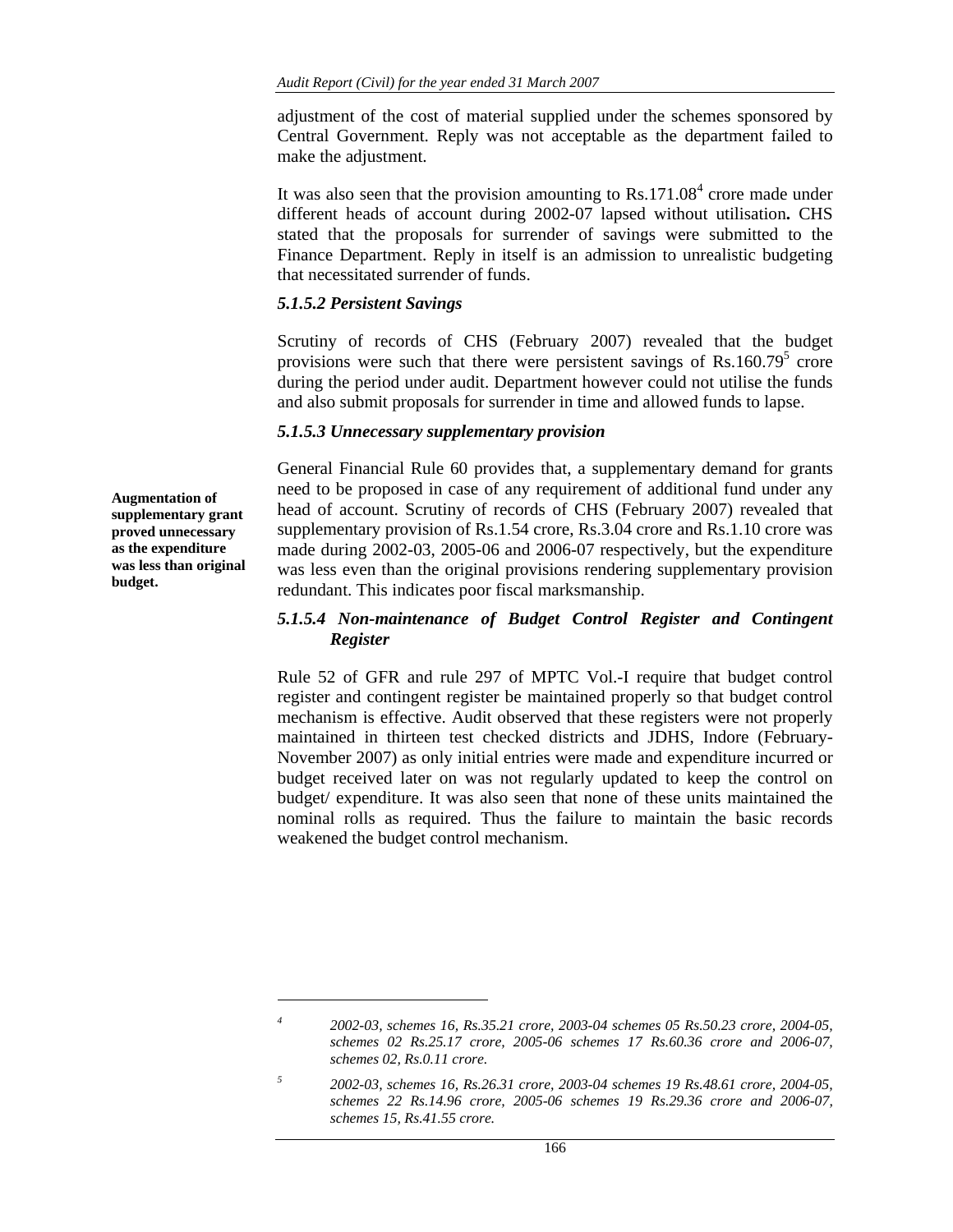# *5.1.5.5 Non-reconciliation of expenditure figures*

GFR 52(5) requires departmental controlling officers to reconcile periodically (monthly) the departmental figures of expenditure with those booked by the Accountant General (A&E) to ensure accuracy of accounts, identification of errors, omissions, misclassifications, detection of fraud etc. Test check of records of CHS (July 2007) revealed that the monthly reconciliation of expenditure figures were not carried out by the Department during 2002-07 as there was difference ranging from Rs.0.12 crore to Rs.74.65 crore during 2002-07, as can be seen from table given below:

|         |           |                                                        |                               | (Rupees in crore)                                              |
|---------|-----------|--------------------------------------------------------|-------------------------------|----------------------------------------------------------------|
| Year    | Grant No. | <b>Expenditure as shown</b><br>in A.G. $(A&E)$ account | As shown by the<br>department | <b>Difference with reference</b><br>to figures of A.G. $(A&E)$ |
| 2002-03 | 19        | 497.22                                                 | 485.92                        | $(-) 11.30$                                                    |
|         | 41        | 40.82                                                  | 51.50                         | $(+)$ 10.68                                                    |
|         | 64        | 28.38                                                  | 26.15                         | $(-) 2.23$                                                     |
| 2003-04 | 19        | 509.10                                                 | 434.45                        | $(-) 74.65$                                                    |
|         | 41        | 56.81                                                  | 54.90                         | $(-) 1.91$                                                     |
|         | 64        | 27.82                                                  | 27.70                         | $(-) 0.12$                                                     |
| 2004-05 | 19        | 553.07                                                 | 557.50                        | $(+)$ 4.43                                                     |
| 2005-06 | 19        | 632.99                                                 | 606.67                        | $(-)$ 26.32                                                    |
|         | 41        | 64.23                                                  | 54.06                         | $(-)$ 10.17                                                    |
|         | 64        | 26.04                                                  | 25.87                         | $(-) 0.17$                                                     |
| 2006-07 | 19        | 688.78                                                 | 671.99                        | $(-)$ 16.79                                                    |
|         | 41        | 50.61                                                  | 40.32                         | $(-) 10.29$                                                    |
|         | 64        | 31.33                                                  | 19.39                         | $(-)$ 11.94                                                    |

**Monthly reconciliation of departmental expenditure figures with those booked by AG (A&E) was not done during 2002-07.** 

> The non-reconciliation resulted in ineffective control over expenditure by the Department.

# *5.1.5.6 Rush of expenditure in the last quarter/month of the financial year*

GFR 56(3) provides that the expenditure under any head of account should be incurred proportionately for each month as per the budget provision in a financial year. Incurring the huge expenditure in the last quarter/month of a financial year is against the financial propriety. Scrutiny of the records of CHS (July 2007) revealed that expenditure in the last quarter/month under various schemes ranged between 32 to 100 *per cent* during 2002-07 which was in excess of norms. This resulted in deficient implementation of schemes/ programmes as funds were not released proportionately as envisaged. Department accepted that there was rush of expenditure during last quarter/ month as funds were released in last quarter/month of a financial year.

# *5.1.5.7 Absence of Security Deposit from persons handling Cash/Stores*

Rule 282 of MPFC lays down that the persons handling cash and store were required to deposit the sum of Rs.5000 as security deposit to safeguard the interest of the Government. The scrutiny of records of CMHO/ CS offices in thirteen districts and JDHS, Bhopal and Indore (February-November 2007) revealed that against required security deposit of Rs.12.95 lakh from 259 employees, security deposit of Rs.0.21 lakh only was obtained from 11 officials dealing with cash/ store.

**Expenditure in last quarter/month in a financial year ranged between 32 to 100** *per cent***.**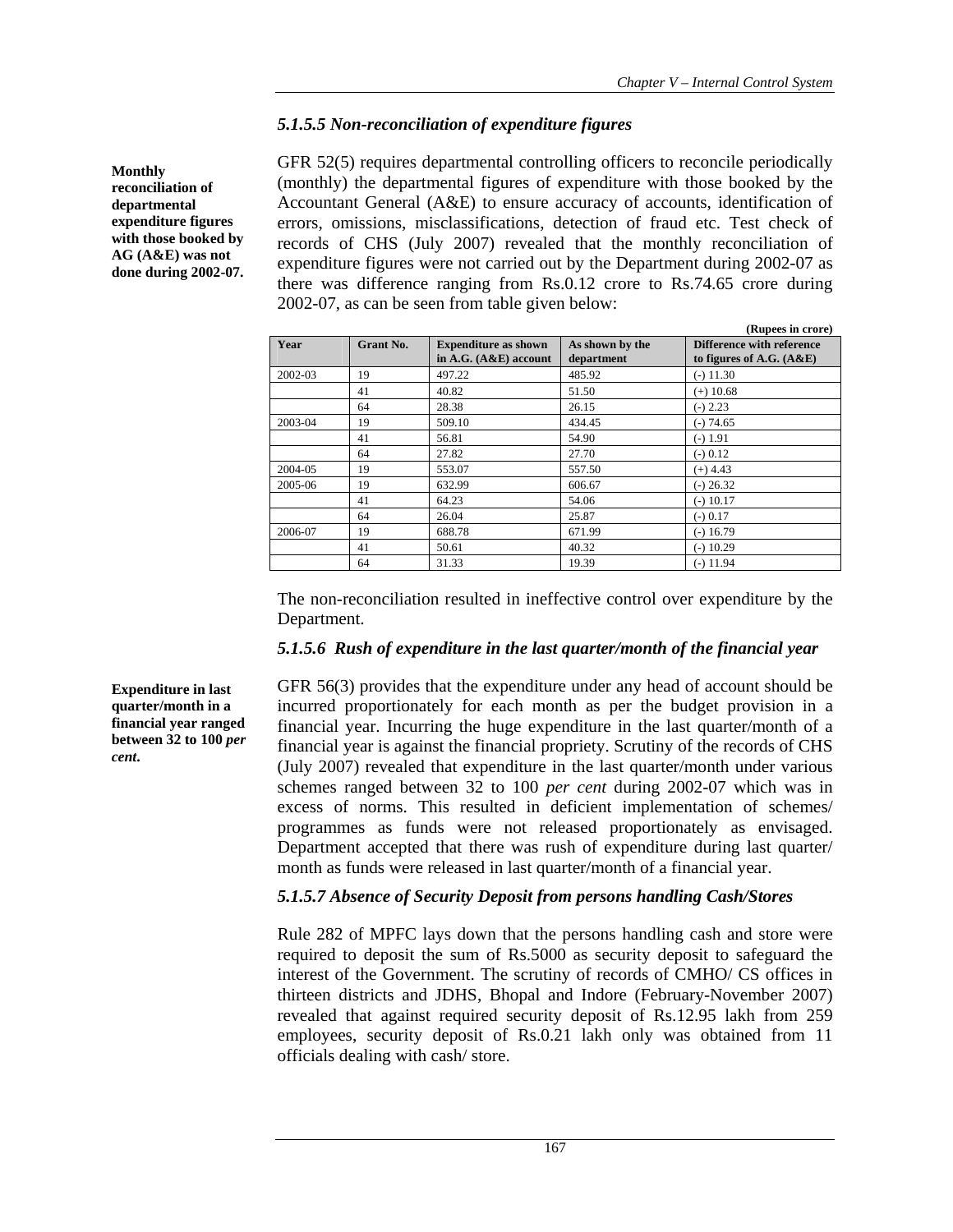### *5.1.5.8 Non remittances of departmental receipts to Government Account*

Rule 29 of MPFC lays down that the departmental revenue should be remitted into the Government account at the earliest. The scrutiny of records of CS Betul, Barwani, Bhopal, Chhindwara, Dhar, Hoshangabad, Jhabua, Khargone, Mandsaur, Sidhi, Seoni, Shahdol and Vidisha and CMHO Chhindwara and Mandsaur revealed (February-November 2007) that Rs.3.15 crore realised during 2002-07 as departmental receipt was deposited to Rogi Kalyan Samiti (RKS) instead of remitting it to Government account. DDOs stated that the amount was deposited in the accounts of RKS as per the orders of district Collectors.

### *5.1.5.9 Non preparation of store and stock account*

Rule 12 of MPFC lays down that each Government office is required to maintain store and stock account in the prescribed form. An inventory of medicines, instruments and equipments should be prepared and submitted to the controlling officer at the time of inspection and also annual physical verification of stock should be carried out. Scrutiny of records (February-November 2007) in thirteen districts and JDHS, Indore, Bhopal and CHS Bhopal revealed that the store and stock account for the year 2002-07 were not prepared, and stock inventory was also not maintained.

### *5.1.5.10 Defective maintenance of stock register*

According to MPFC Rule 125-127 the (i) expiry date of medicines were not mentioned in the stock registers, (ii) the entries of medicines issued to subordinate offices were not made in the stock registers, (iii) stock entries of medicines and other items were not supported by the purchase orders placed on the supplier firm and (iv) the balances at the end of financial year were not worked out in the stock registers of medicines for the period 2002-07 of CMHO Betul, Badwani and Khargone and JDHS, Indore.

# **5.1.6 Compliance with State Treasury Rules and Receipt and Payment Rules**

# *5.1.6.1 Transfer of funds to Civil Deposit to avoid the lapse of Budget Grant*

Rule 284 of MP Treasury Code Volume-I provides that no money shall be drawn from treasury unless it is required for immediate disbursement. The drawal of money in anticipation of demand or to avoid the lapse of budget grant is a serious irregularity. Government of MP, Finance Department vide orders dated August 1997, July 1998 and February 2000 instructed all the departments that the funds received for implementation of schemes if remained unutilised in any financial year should be surrendered immediately to the Government of India. The unutilised funds should not be kept in Civil Deposit.

Scrutiny of records of CHS (May 2007) revealed that contrary to the provisions of the rules and instructions issued by the Finance Department,

**Central funds of Rs.31.93 crore were parked in Civil Deposit and Rs.27.32 crore lapsed to Government.**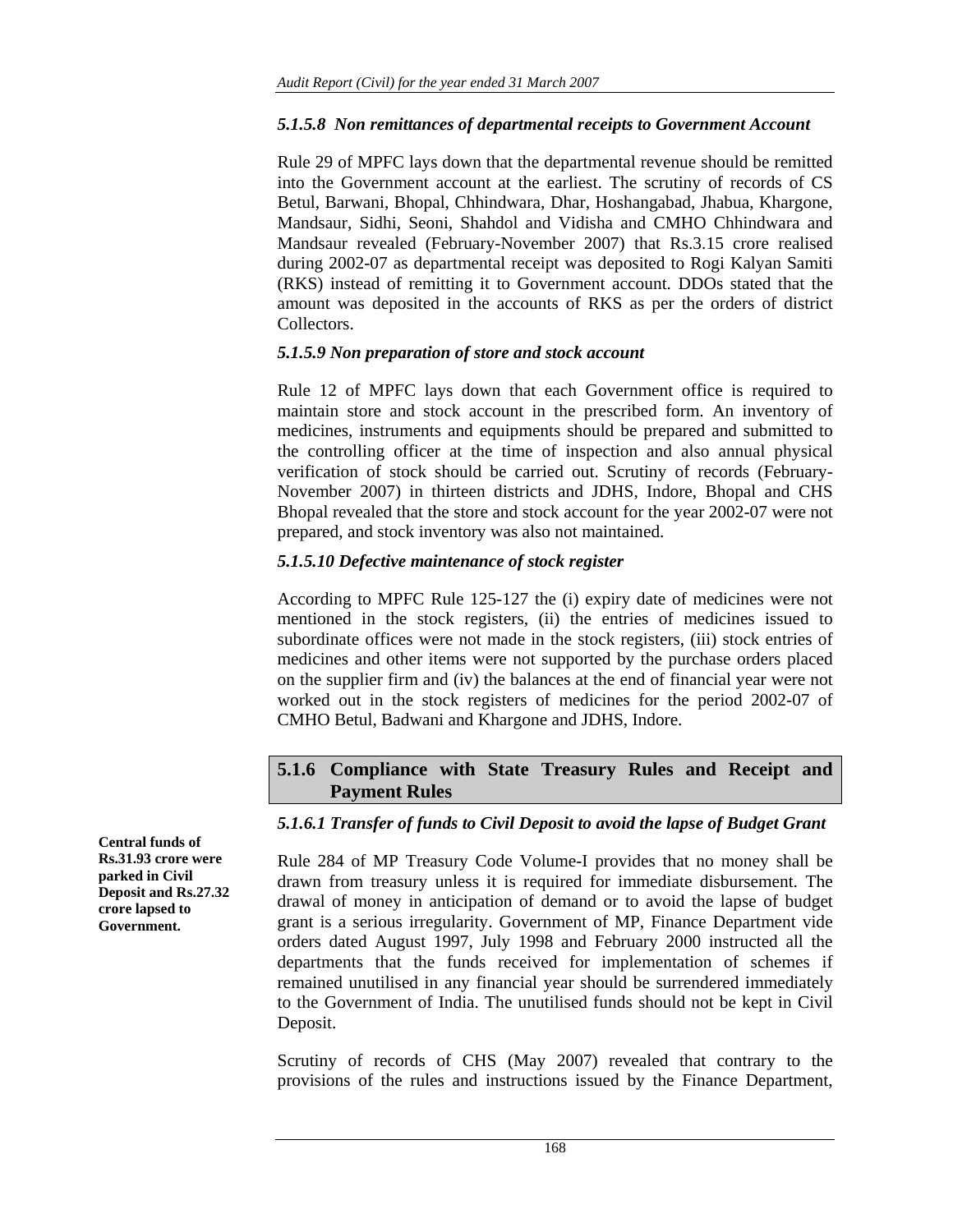|                                                                     |                            |                        |                          | (Rupees in crore)                                     |
|---------------------------------------------------------------------|----------------------------|------------------------|--------------------------|-------------------------------------------------------|
| Year in which amount<br>drawn and parked in<br><b>Civil Deposit</b> | <b>Amount</b><br>deposited | <b>Amount</b><br>drawn | <b>Balance</b><br>amount | <b>Remarks</b>                                        |
| 1998-99                                                             | 30.63                      | 3.98                   | 26.65                    | Lapsed to Government account on 30-03-2002            |
| 2000-01                                                             | 0.50                       | --                     | 0.50                     | Lapsed to Government account on 31-03-2004            |
| 2002-03                                                             | 0.70                       | 0.53                   | 0.17                     | Lapsed to Government account on 31-03-2006            |
| 2003-04                                                             | Ni1                        | Nil                    | Ni1                      |                                                       |
| 2004-05                                                             | 11.81                      | 2.99                   | 8.82                     | Remained unutilised                                   |
| 2005-06                                                             | 2.94                       | 1.15                   | 1.79                     | Remained unutilised                                   |
| 2006-07                                                             | 21.32                      | --                     | 21.32                    | Remained unutilised                                   |
| <b>Total</b>                                                        | 67.90                      | 8.65                   | 59.25                    | 27.32 crore lapsed<br>31.93 crore remained unutilised |

Rs.67.90 crore were drawn and parked under Civil Deposit during 1998-99, 2000-01 and 2002-07 as detailed below:

The unutilised central assistance of Rs.59.25 crore was required to be refunded to Government of India. It was however, seen that amount of Rs.27.32 crore kept in Civil Deposit during 1998-99, 2000-01 and 2002-03 lapsed to Government account during 2002-06 and the balance of Rs.31.93 crore pertaining to the year 2004-07 was still lying unutilised.

CHS while accepting the audit point, stated (May 2007) that the funds were kept in Civil Deposit with permission of Department.

### *5.1.6.2 Unreconciled figures of PD Account*

Rule 284 of MPTC Volume-I lays down that the funds should be drawn only when they are required for immediate disbursement. Government of MP, Finance Department, (September 1999) stopped the advance drawal of funds and instructed that advances if necessary could be drawn only with special permission. Scrutiny of records of CHS revealed that an amount of Rs.188.96 crore were drawn and parked in PD account. Further scrutiny of statement of PD account received from treasury revealed (June 2007) that there was difference of Rs.2.30 crore between closing balance shown by Treasury (Rs.74.37 crore) and balance calculated on the basis of transaction (Rs.76.67 crore) made during 2003-07 which was never reconciled by the department as per details given below:

|                                                     |                                  |                                            |              |                                        | (Rupees in lakh)                 |  |
|-----------------------------------------------------|----------------------------------|--------------------------------------------|--------------|----------------------------------------|----------------------------------|--|
| Year                                                | <b>Opening</b><br><b>Balance</b> | <b>Amount deposited</b><br>during the year | <b>Total</b> | <b>Amount drawn during</b><br>the year | <b>Closing</b><br><b>balance</b> |  |
| 2003-04                                             | $-$                              | 716.52                                     | 716.52       | $-$                                    | 716.52                           |  |
| 2004-05                                             | 716.52                           | 1999.59                                    | 2716.11      | 1901.89                                | 814.22                           |  |
| 2005-06                                             | 814.22                           | 7344.20                                    | 8158.42      | 2109.15                                | 6049.27                          |  |
| 2006-07                                             | 6049.27                          | 8835.55                                    | 14884.82     | 7217.85                                | 7666.97                          |  |
| <b>Total</b>                                        |                                  | 18895.86                                   |              | 11228.89                               | 7666.97                          |  |
| Balance arrived as calculated above<br>7666.97 lakh |                                  |                                            |              |                                        |                                  |  |

**Balance shown in statement 7437.01 lakh Difference 229.96 lakh** 

**Difference of Rs.2.30 crore in the statement of PD account received from treasury was not reconciled.**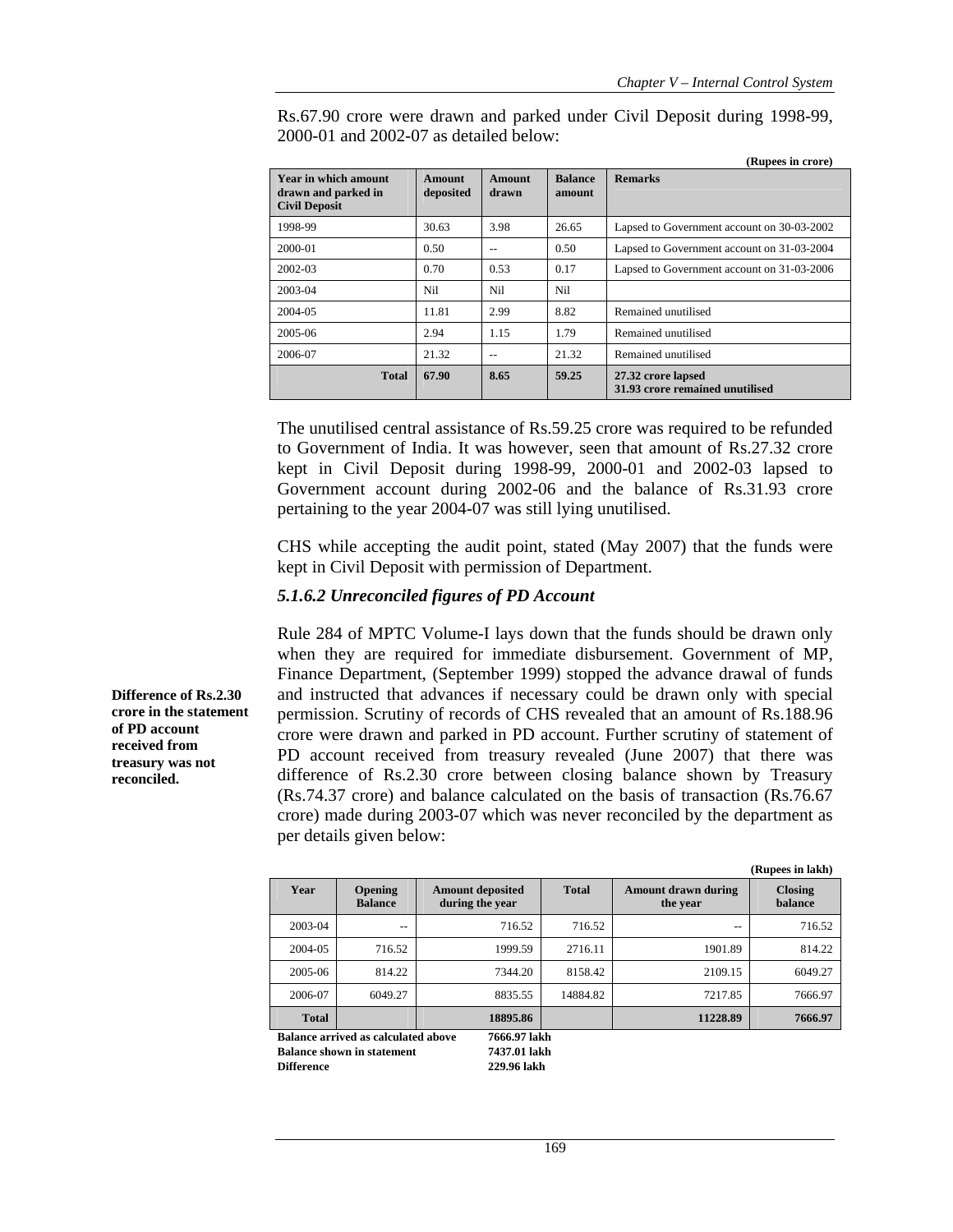CHS stated that the position will be intimated after reconciliation (August 2007). Persistent discrepancy and non-reconciliation of set of two figures, can lead to misappropriation and defalcation.

#### *5.1.6.3 Excess drawal from PD account*

The CHS drawn Rs.112.29 crore from PD account during 2003-07, against which only Rs.76.70 crore were released to the district health societies. Thus, Rs.35.59 crore were drawn in excess of requirement. Reasons were not intimated to audit.

#### *5.1.6.4 Non adjustment of temporary advances*

Rule 53 (iv) of MPTC Volume-I lays down that the temporary advances were to be adjusted as soon as possible and should not remain outstanding for more than three months. Scrutiny in seven<sup>6</sup> districts and CHS, Bhopal (March-October 2007) revealed that temporary advances amounting to Rs.2.24 crore drawn out of Government fund during September 1999 to March 2007 were lying unadjusted as of October 2007 as the adjustment bills/paid-up vouchers were not submitted by any of officials given these advances.

Thus the department extended the undue financial help to their employees. DDOs stated that the advances will be adjusted at the earliest.

Similarly an advance of Rs.18.63 crore given out of Reproductive Child Health (RCH) fund was also pending for adjustment as of November 2007 in  $\tan^7$  districts for the period ranging from four months to more than 12 months. DDOs stated that the advances would be adjusted at the earliest (November 2007).

### *5.1.6.5 Non adjustment of advance paid to MP Electric Distribution Company*

The scrutiny of the records of CHS revealed (May 2007) that an advance of Rs.8.22 crore paid to MP Vidyut Vitran Company through 33 bills during March 2005 to March 2007 was not adjusted by MP Vidyut Vitran Company as of May 2007. Department stated that the amount was paid against the pendency of the electric bills of different field units but these bills were not shown to audit for verification. The drawal of the amount was not supported by the bills and was drawn on simple receipt bill (MPTC-76) as advance, which requires final adjustment.

#### *5.1.6.6 Defective maintenance of cash book and bill register*

Rule 53 of MPTC Volume-I provides that the DDO was required to verify cash personally at the end of each month and record a certificate of verification and the details of cash balance in the cash book under his dated signature. Daily totals of cash book were to be checked by the person other than the writer of the cash book and fortnightly verification of drawals was to

**Temporary advances of Rs.20.87 crore remained unadjusted due to nonsubmission of adjustment bills/ paid-up vouchers.** 

**Advances of Rs.8.22 crore paid to M.P.Electric distribution company was not adjusted.** 

*<sup>6</sup> Barwani, Betul, Bhopal, Chhindwara, Hoshangabad, Jhabua and Sidhi.* 

*<sup>7</sup> Bhopal, Chhindwara, Dhar, Hoshangabad, Jhabua, Mandsaur, Shahdol, Sidhi, Seoni and Vidisha.*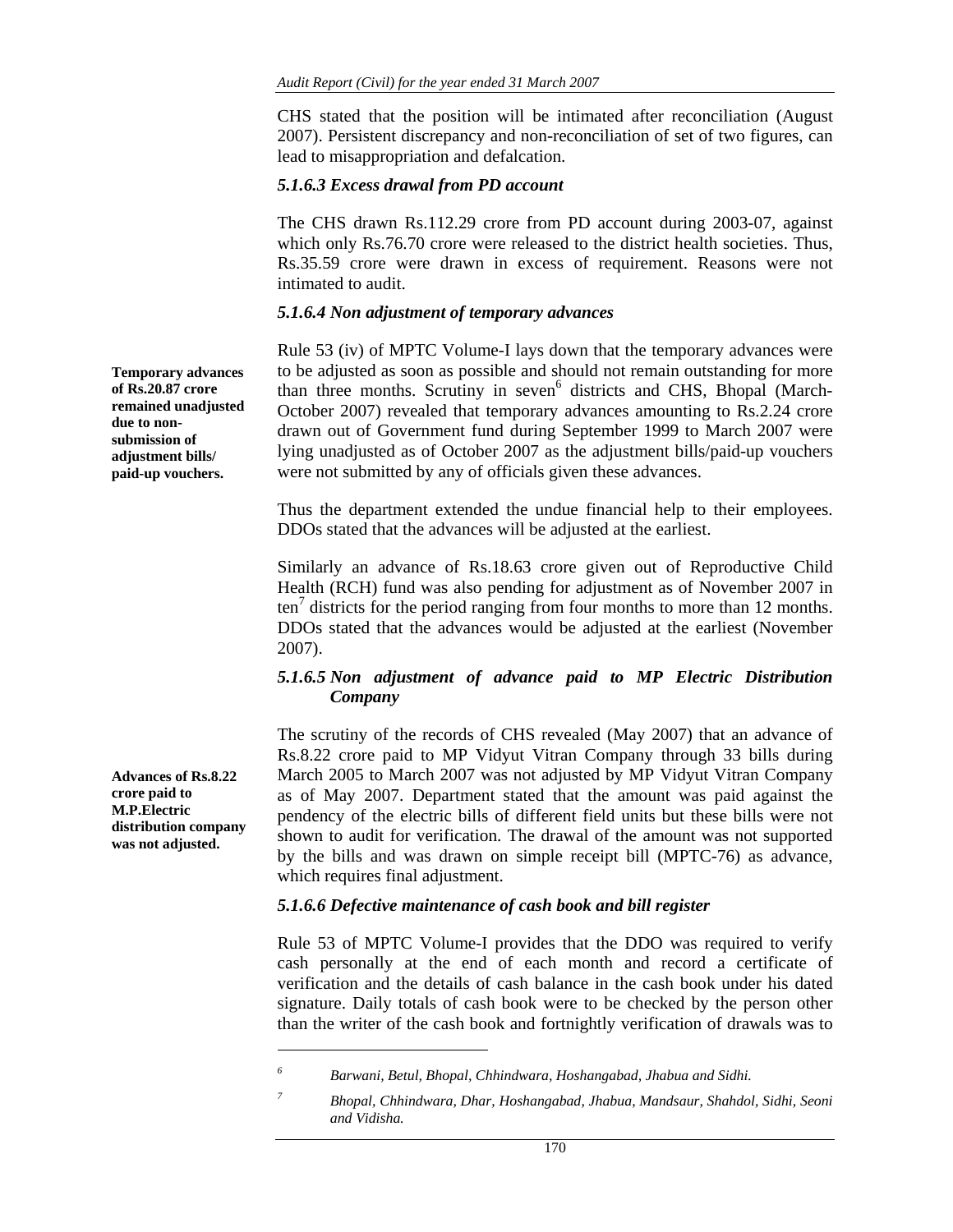be conducted with reference to treasury voucher slips. Further Rule 197 of MPTC Volume-I provides that each DDO should review the bill register monthly and record the results of such review conducted by him. Scrutiny of records of CMHO/CS in thirteen districts and JDHS, Indore revealed (February-November 2007) that physical verification of cash, fortnightly verification of drawals made from treasury and monthly review of bill register was not done by any of the DDOs. Thus the DDOs failed to follow the codal provision which was essential for financial/cash controls and to avoid fraud, embezzlement, misappropriation of Government fund. DDOs assured the compliance in future.

### *5.1.6.7 Non reconciliation of balances with bank account*

Government of MP Finance Department, Bhopal (October 1998) issued instruction to all the departments that no accounts should be opened in the Banks without permission of Finance Department. Rule 53 (2) of MPTC Volume-I provides that all the transaction should be entered in the cash book as soon as they occur, no money should remain un-accounted for out of Government cash book.

Test check of CMHO/CS in thirteen districts and JDHS Bhopal and Indore revealed (February-November 2007) that funds of Rs.3.43 crore received in these offices for implementation of different schemes were credited in Bank accounts and kept out of Government cash book. It was also seen that there was difference of Rs.1.02 crore in the balances in Bank pass books and ledger/ cash book of schemes*.* As reconciliation of balance between the bank and connected cash books/ledgers was not carried out which indicates the lack of control on management of cash as well as accounting procedure in these offices.

DDOs stated (February-November 2007) that reconciliation will be conducted at the earliest and funds will be incorporated in Government cash book.

### *5.1.6.8 Irregular drawal of pay and allowances*

Rule 256 MPTC Volume-I provides that the pay and allowances of the staff can be drawn against the temporary establishment provided that the sanction for continuation was accorded. In absence of such sanction the posts are automatically abolished. The Directorate was required to submit the consolidated proposal to the Government for obtaining the sanction for continuation of temporary post and the same was to be intimated to the DDOs. Scrutiny of records (March-November 2007) of CMHO/CS in thirteen districts and JDHS, Bhopal revealed that though the sanctions for continuation of 13,829 temporary posts of the establishment were not available with the DDOs during 2002-07, yet salary worth Rs.586.71 crore for the staff working against temporary posts was unauthorisedly drawn and paid by the DDOs. Further scrutiny of records of CHS revealed that Directorate did not submit the

**Salary amounting to** 

**Reconciliation of balances with bank account was not conducted.** 

**Rs.586.71 crore was irregularly drawn in respect of 13,829 officials.**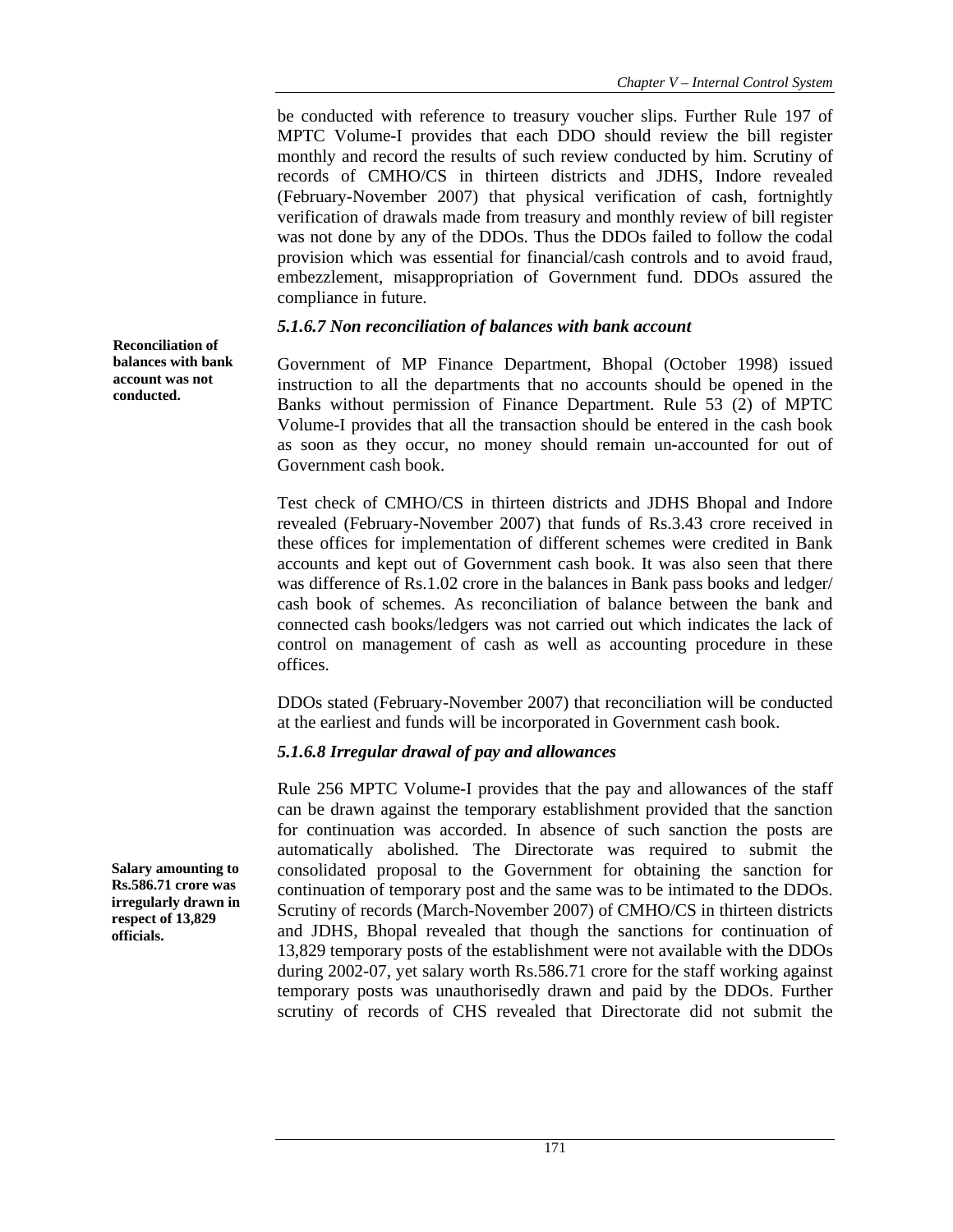consolidated proposals to the Government for sanction for continuation of temporary posts.

DDOs stated (February-November 2007) that the proposals had been sent to the Directorate but the sanction was awaited.

#### **5.1.7 Internal control activities**

#### *5.1.7.1 Primary Health Centres were functioning without Doctors*

With a view to extend proper medical facilities at the grass root level it was the responsibility of CMHO to ensure availability of the services of at least one medical officer/ compounder/staff nurse at each PHC. Scrutiny revealed that 118 PHCs of  $13<sup>8</sup>$  districts were running without Doctors from 1996 to November 2007<sup>9</sup> and in 50 PHCs even the compounder/staff nurse were not posted. In the absence of Doctors/compounders/staff nurse, the treatment was being given by unauthorised staff (Dresser/Class-IV) while the expenditure of Rs.9.43 crore was incurred on pay and allowances of para medical staff of these PHCs during 2001-07. CMHOs stated (February-November 2007) that the alternate arrangement of a doctor from nearby PHC was made for two or three days in a week. It was also stated that the power of appointment/posting rests with Government.

This indicates that proper medical care was not available for rural areas.

#### *5.1.7.2 Posting of staff in excess of sanctioned strength*

The unit wise register of sanctioned and working strength was required to be maintained at Directorate level so that the deployment of manpower could properly be monitored and staff could be posted according to the requirement of the field units. Government of M.P. General Administration Department issued instructions (March 1999 and June 2003) not to draw the salary of the staff posted in excess of sanctioned strength and that officials of one post should not be posted against the another vacant post.

Scrutiny at CHS, revealed (August 2007) that the register showing unit wise sanctioned and working posts was not maintained at Directorate level. Further scrutiny in CMHO Bhopal, Vidisha and CS Bhopal and Chhindwara (June-October 2007) revealed that staff was posted in excess of sanctioned strength and salary worth Rs.1.99 crore was irregularly drawn and paid during February 2002 to October 2007. DDOs stated that the position was brought to the notice of higher authorities from time to time. Thus it was clear that manpower management was deficient.

*9 Upto 5 years – 73, five to 10 years – 27 and above ten years - 18.* 

**118 PHCs, were working without doctors and in 50 PHCs even the compounder and nurses were not posted.** 

**Posting of staff in excess of sanctioned strength resulted in irregular drawal and payment of salary of Rs.1.99 crore during 2002-07.** 

*Betul (8), Barwani (8), Chhindwara (16), Dhar (4), Hoshangabad (5), Jhabua (7), Khargone (12), Mandsaur (16), Ratlam (5), Sidhi (17), Seoni (7), Shahdol (9) and Vidisha (4).*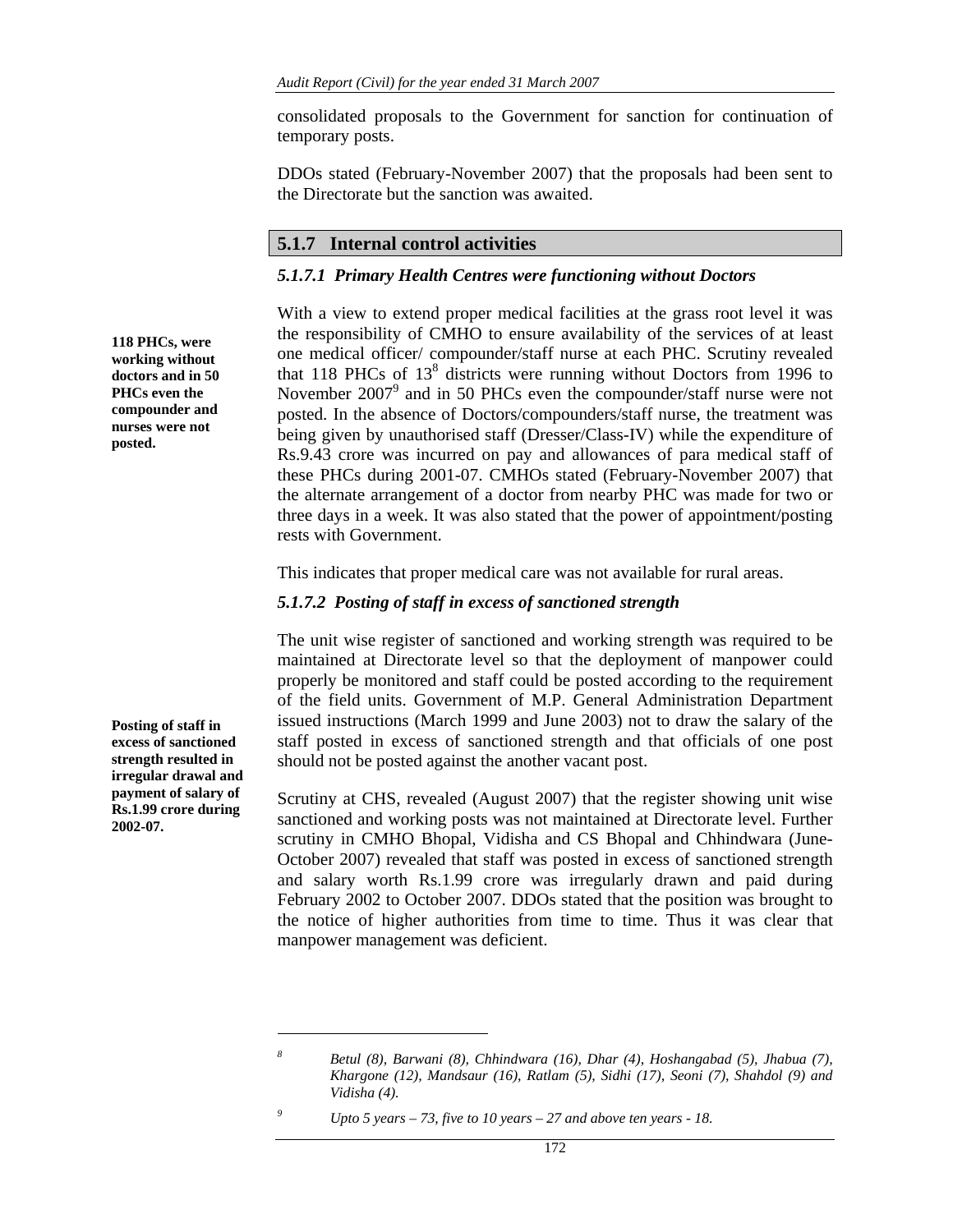### *5.1.7.3 Shortfall in training slots*

Scrutiny of records of training centres of ten $10$  districts revealed (February-November 2007) that 21 sessions were held against the targeted 44 sessions. Against a capacity of 3,050, 1,397 persons were trained in these training centres during 2002-07. CMHOs stated (February-November 2007) that training programme were organised as per instruction of Directorate. Reply was not tenable as the department failed to utilise the infrastructure of training centres as regular nomination of trainees was not done.

### *5.1.7.4 Survey of unregistered doctors was not conducted*

Director Health Services issued the instruction (August 1997) to all the CMHO/ CS/JDHS to conduct the survey of fake doctors in their areas. This work was to be completed upto September 1997 and criminal case was to be registered against the unregistered/fake doctors. Scrutiny of the records (February-November 2007) of CMHOs in thirteen districts revealed that the survey work was conducted only in Bhopal, Barwani and Seoni districts and out of 1,297 surveyed, 863 doctors were found doing practice without having proper registration/degree or otherwise. But no action was found to be taken in these cases. In other 10 districts no survey was conducted as of November 2007.

### *5.1.7.5 Non-providing of basic infrastructure in rural areas*

Government of MP Public Health and Family Welfare Department, Bhopal sanctioned Rs.156.28 crore for construction of 1,335 health care centre buildings during 2002-07 and funds of Rs.128.31 crore were released to the construction agencies and District Health Societies. Scrutiny of the records produced and information furnished to audit revealed (August 2007) that only 288 buildings could be completed after incurring expenditure of Rs.24.06 crore as of May 2007. The construction of 878 buildings was not completed even after incurring an expenditure of Rs.43.34 crore. The construction of 169 buildings was not yet started as of May 2007 though the funds of Rs.60.91 crore were already available.

Due to non-completion of buildings, the basic infrastructure for enhancing the medical facilities in rural areas could not be provided. This also shows the lack of monitoring of the works at all levels.

### *5.1.7.6 Non-establishment of Regional Diagnostic Centre*

Regional Diagnostic Centres at 11 places were sanctioned (October 2001) under Eleventh Finance Commission with a view to strengthen emergency obstetric care and to reduce infant mortality rate/mother mortality rate. Government sanctioned Rs.47 lakh for construction of buildings and Rs.2.53 crore for equipments for these centres. Additional staff was also sanctioned for these centres in October 2006.

**Training infrastructure largely remained unutilised as 1,397 persons against capacity of 3,050 were trained during 2002-07.** 

**Survey of unregistered doctors was conducted only in three districts out of 13 test checked districts.** 

**Medical facilities in rural areas could not be enhanced as construction of only 288 out of 1335 buildings could be completed during 2002-07.** 

**Diagnostic centre could not be started even after incurring expenditure of Rs.7.15 crore on building and equipment.** 

*<sup>10</sup> Betul, Barwani, Chhindwara, Dhar, Jhabua, Mandsaur, Seoni, Shahdol, Sidhi and Vidisha.*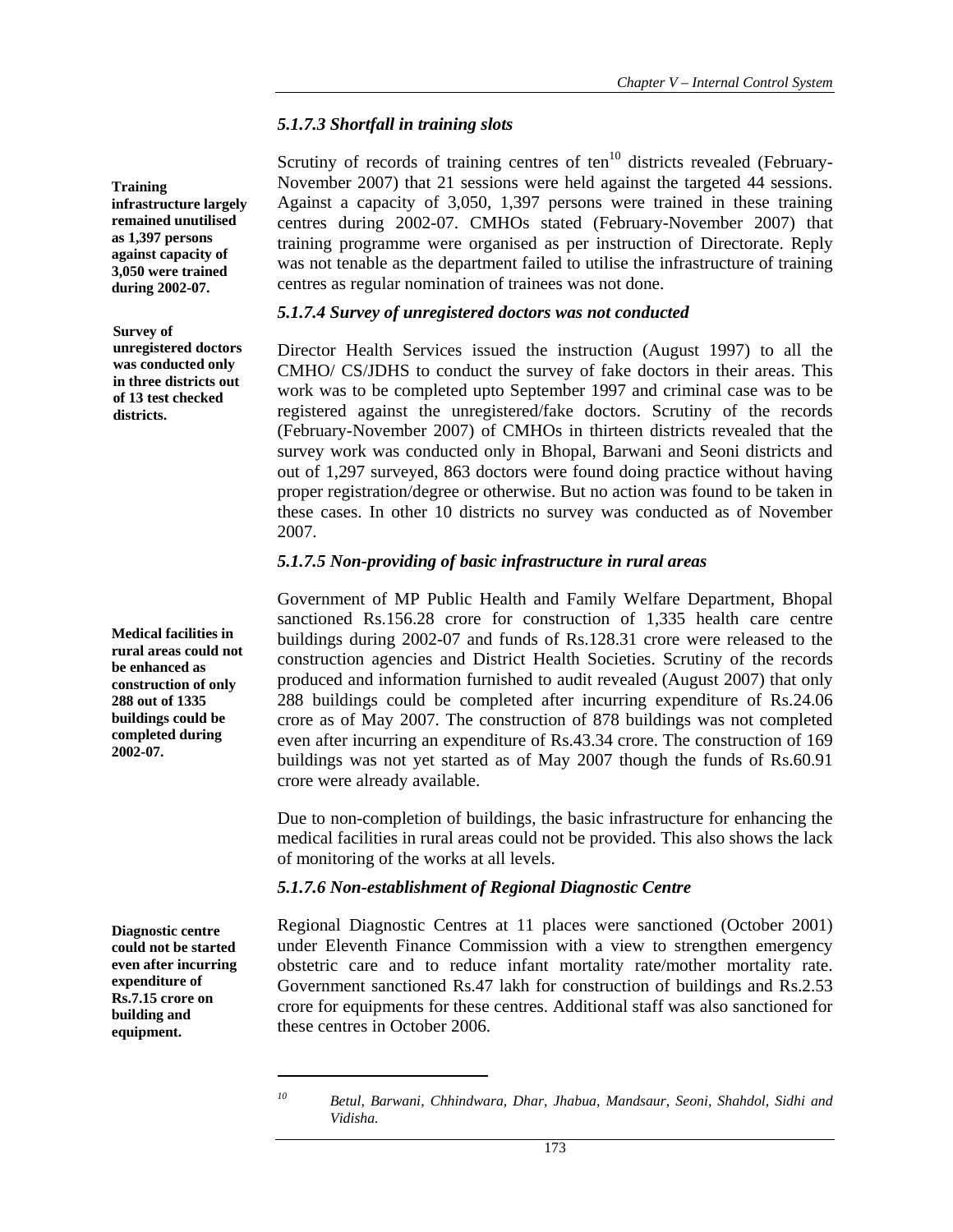Scrutiny in CS, Chhindwara, Dhar, Hoshangabad and Mandsaur (June-October 2007) revealed that the buildings were completed at a cost of Rs.1.86 crore and equipment of Rs.3.82 crore was received (September 2004 to January 2005). However, the diagnostic centres were not started due to non availability of specialists and technical staff and therefore expenditure of Rs.5.68 crore proved unfruitful. CS admitted (June-October 2007) that these equipments could not be put to use due to non availability of Specialist/PGMO/ Technicians and other support staff. Thus the object of the scheme was not achieved and the people were deprived of the specialist medical services.

Similarly, test-check (February 2007) of the records of the Hospital Superintendent cum Civil Surgeon, Rajgarh (CS) and further information collected (August 2007) revealed that the specifications for building recommended by technical expert were made available to PWD in December 2002 when the construction of building had almost completed as a result technical specifications required for CT scan and X-ray were not followed. Further equipment required for the centre was installed as late as in June-December 2005 and was still (August 2007) lying idle.

Thus due to construction of building without fulfilling the recommendations of technical expert and, purchase of equipments by the Director Medical Services (September 2004) without making arrangement of technical staff, the desired medical facility could not reach to the needy patients, even after a lapse of two years period despite incurring expenditure of Rs.1.47 crore.

# *5.1.7.7 Idle outlay on construction of 100 bedded hospital building*

Government of Madhya Pradesh, Public Health and Family Welfare Department accorded sanction of Rupees one crore (May 1997) for construction of a 100 bedded hospital building at Jhoteshwar (District Narsinghpur). The construction of proposed building was completed in August 2001 by Public Works Department at a cost of Rs.3.07 crore.

Test-check (August 2006) of the records of Chief Medical and Health Officer (CMHO), Narsinghpur and further information collected (August 2007) revealed that the building could not be put to use for want of requisite staff, equipment, furniture and residential quarters essential to start the hospital activities. The hospital building thus lying idle since its completion (August 2001) and the construction cost of Rs.3.07 crore remained nugatory besides depriving the villagers from the intended medical facilities.

On being pointed out the Director stated (August 2007) that due to lesser density of population in nearby localities the 100 bedded hospital was not considered practicable, therefore budget provision was not made and the hospital could not start. The reply may be viewed in the light of the fact that viability of running 100 bedded hospital was not examined before sanctioning the construction of building for 100 bedded hospital.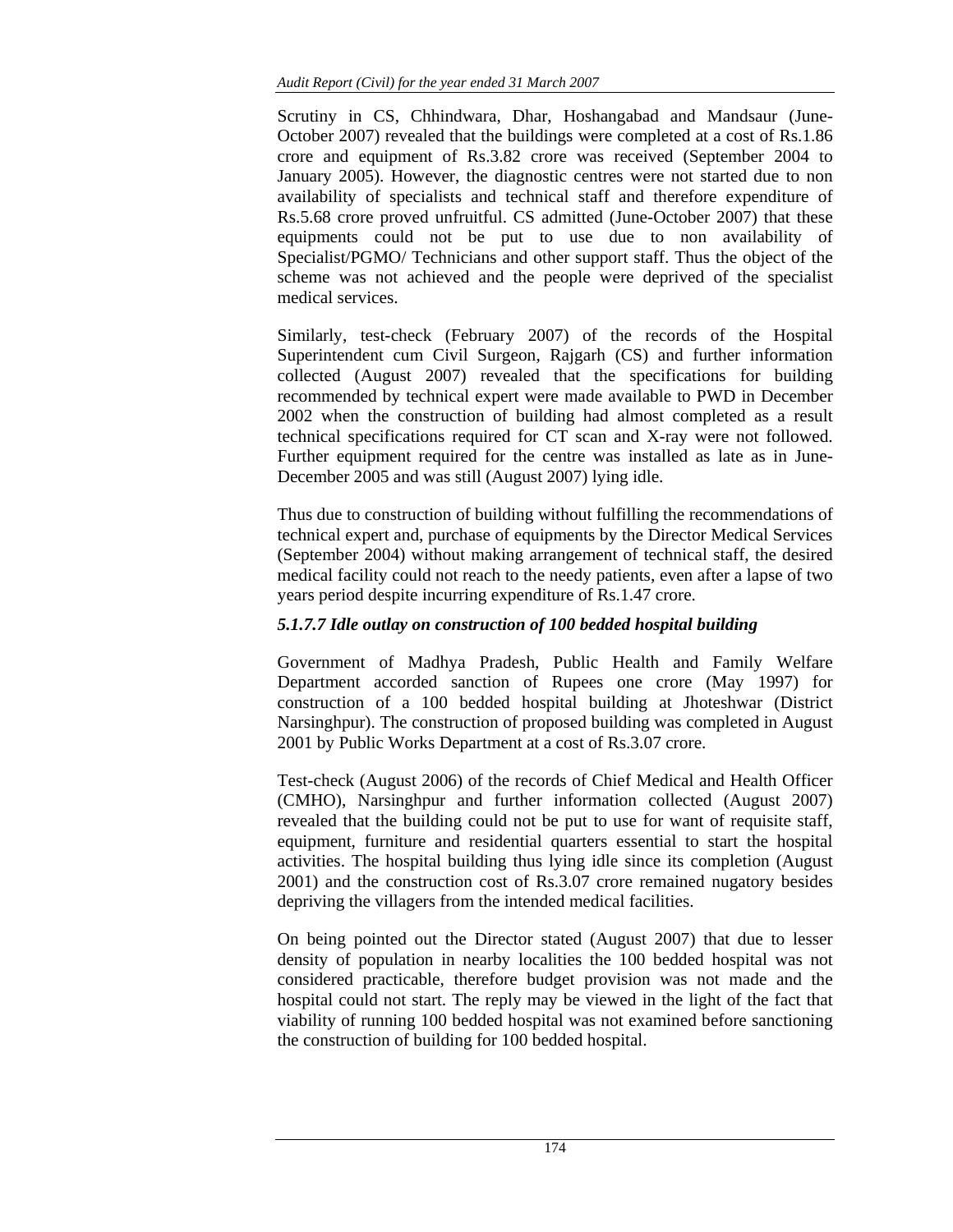### *5.1.7.8 Failure in follow up of Rajya Bimari Sahayata Nidhi Yojana*

The Rajya Bimari Sahayata Nidhi was established (1997) with the object to extend the relief upto Rs.1.50 lakh to the patients of BPL families who were suffering from fatal disease enlisted in the scheme and for treatment in the Government or medical institutes approved for the purpose where patient was willing to under go treatment. Government further decided (January 2006) that the assistance upto Rs.75,000 will be sanctioned by District management committee.

Scrutiny of records of CHS Bhopal and  $11<sup>11</sup>$  districts revealed (March-November 2007) that the assistance of Rs.1.97 crore in 290 cases was sanctioned by CHS (97 cases, Rs.0.88 crore) and CMHOs (193 cases, Rs.1.09 crore) for the treatment of patients of BPL families. In 221 cases the BPL certificate was given by the authorities other than the Collector and in 197 cases medical certificate was given by the CS on the basis of the clinical diagnosis by the institution without consultation of specialist. The follow up of the scheme was totally deficient as the details of treatment, period of treatment and expenditure actually incurred in 258 cases (assistance Rs.1.63 crore) was never called for from the health institutions. CHS (May 2007) and CMHO/CS stated (March-November 2007) that the account/UCs of the assistance and balance amount will be called for from the institutions at the earliest.

### *5.1.7.9 Excess wastage of vaccines*

According to the reference available in Handouts of State Cold Chain Officers meeting the wastage of vaccines were prescribed: 50 *per cent* for BCG and 20 *per cent* for other vaccines.

The test check of the records of CMHO in twelve<sup>12</sup> districts revealed that the wastage of vaccines during 2002-07 was 68 *per cent* for DPT, 41 *per cent* for OPV, 46 *per cent* for Measles, 39 *per cent* for DT, 55 *per cent* for TT and 94 *per cent* for BCG which was very high as compared to the prescribed norms. This resulted in excess wastage of vaccines worth Rs.6.60 crore.

### *5.1.7.10 Shortage of vaccines*

 $\overline{a}$ 

Scrutiny of Stock Register and Vouchers of vaccines of CMHO Khargone (April 2007) for the period 2002-07 revealed that entries of the vaccines received through the vouchers of JDHS, Indore were not found in the stock register as detailed below:

**Monitoring and follow-up of scheme was deficient as the details of treatment, period of treatment and expenditure actually incurred was not called for from the health institutions.** 

**Wastage of BCG was 94** *per cent* **and for other vaccines ranged between 39 to 68** *per cent***, which resulted in loss of Rs.6.60 crore.** 

*<sup>11</sup> Barwani, Bhopal, Chhindwara, Hoshangabad, Jhabua, Khargone, Mandsaur, Seoni, Shahdol, Sidhi and Vidisha.* 

*<sup>12</sup> Barwani, Betul, Bhopal, Chhindwara, Dhar, Hoshangabad, Jhabua, Khargone, Mandsaur, Seoni, Sidhi and Vidisha.*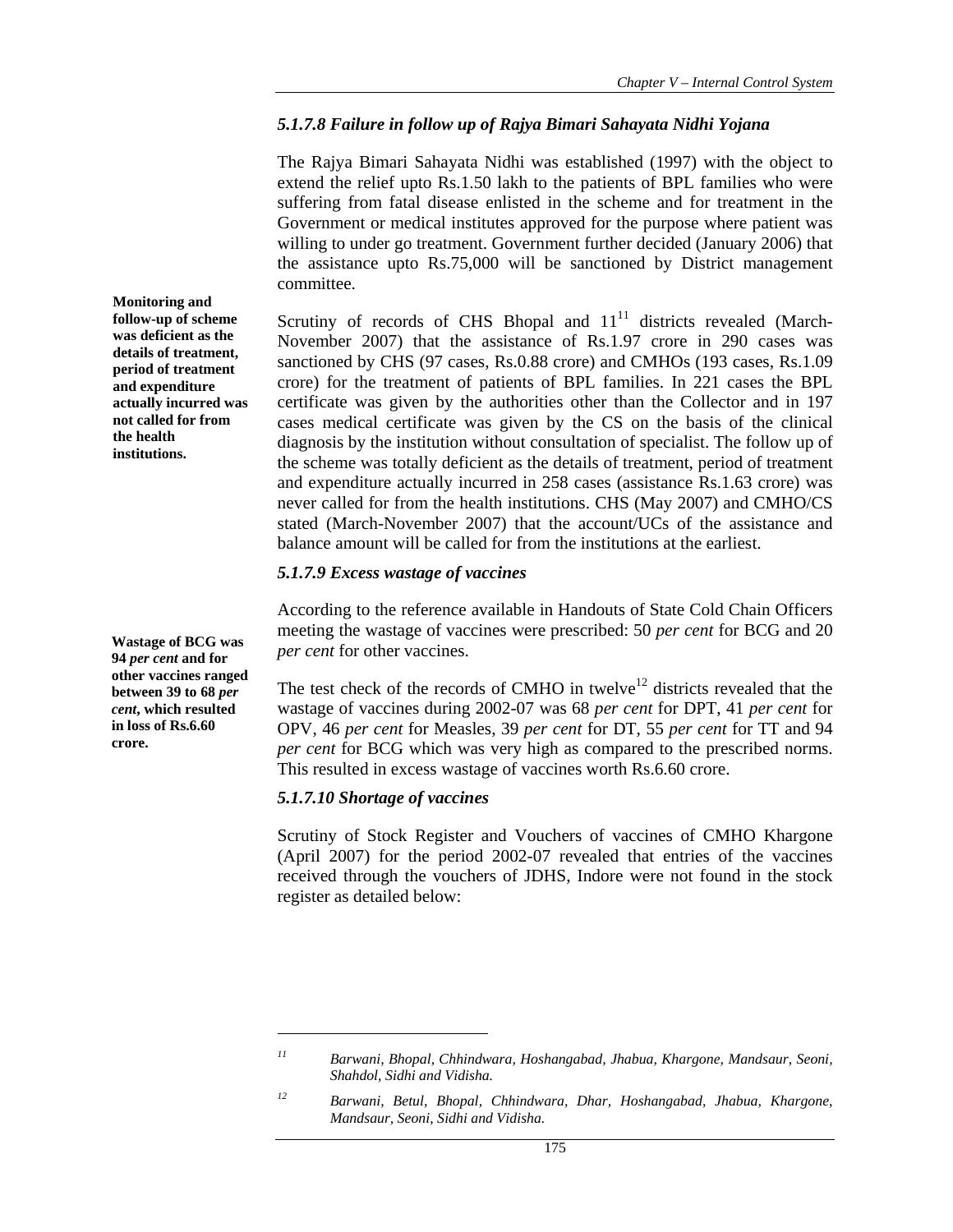*Audit Report (Civil) for the year ended 31 March 2007* 

**Shortage of vaccines of Rs.14.48 lakh was noticed.** 

| Voucher No. of<br>RJD (HS),<br><b>Indore</b> | <b>Details of vaccines</b><br>issued (No. of doses) |          | Details of<br>vaccines taken<br>into stock | <b>Quantity of</b><br>vaccines not<br>taken in account | <b>Cost of vaccines</b><br>not taken in<br><b>Account</b> |
|----------------------------------------------|-----------------------------------------------------|----------|--------------------------------------------|--------------------------------------------------------|-----------------------------------------------------------|
| A153/753<br>dated<br>23-12-2005              | Oral Polio<br>Vaccine                               | 3.37,000 | 30,000                                     | 3,07,000<br>@ 4.625                                    | 14, 19, 875                                               |
|                                              | <b>DPT</b>                                          | 20,000   | Nil                                        | 20,000<br>@ 1.40                                       | 28,000                                                    |
|                                              |                                                     |          |                                            | <b>Total</b>                                           | 14,47,875.00                                              |

This resulted in shortage of vaccines worth Rs.14.48 lakh. CMHO Khargone stated (April 2007) that the case will be investigated and action will be taken accordingly.

#### *5.1.7.11 Issue of time barred vaccines*

The scrutiny of the records of CMHO Khargone (April 2007) revealed that the vaccines were issued after date of their expiry to the field unit for utilisation. The stock registers of the field units were also verified and it was found that these vaccine were consumed as detailed below:

| SI.<br>No.       | No. and date of vouchers<br>by which these were<br>received in CMHO store | Name of<br>vaccines | <b>Quantity</b><br>in number<br>of doses | Date of expiry<br>as per voucher | <b>Period of issue/consumption</b><br>(quantity in doses)                           |
|------------------|---------------------------------------------------------------------------|---------------------|------------------------------------------|----------------------------------|-------------------------------------------------------------------------------------|
| $\overline{1}$ . | $A-6/09-04-2003$                                                          | <b>DPT</b>          | 30,000                                   | May 2003                         | 15000 issued to field units in the month<br>of May 2003 and 15000 issued thereafter |
|                  | $-do-$                                                                    | <b>OPV</b>          | 20,000                                   | January 2003                     | field during $09-04-03$ to<br>Issued to<br>26.4.2003                                |
| 2.               | A-17/29-04-2003                                                           | <b>OPV</b>          | 15,000                                   | January 2003                     | Issued to field during 29-04-03 and<br>thereafter.                                  |
| $\overline{3}$ . | A-159/18-08-2004                                                          | <b>BCG</b>          | 10.000                                   | December 2003                    | Issued during 18-08-2004 to 23-09-2004                                              |
| $\overline{4}$ . | A-153/23-12-2005                                                          | <b>Measles</b>      | 5.000                                    | December 2004                    | Issued during 24-12-2005 to 25-01-2006                                              |
|                  | $-do-$                                                                    | <b>OPV</b>          | 3,37,000                                 | August 2005,<br>September 2005   | Only 30000 were taken into account and<br>issued during 24-12-2005 onwards          |

Issue and use of time expired vaccines indicate poor materials management.

#### *5.1.7.12 Excess expenditure on diet*

**Excess expenditure of Rs.26.31 lakh was incurred on diet of 9,84,359 patients above the prescribed norms.**

The expenditure on diet for indoor patients was fixed at Rupees eight per day per patient and enhanced to Rs.20/- from April 2006. Scrutiny in  $\sin^{13}$  districts revealed (March-October 2007) that an excess expenditure of Rs.26.31 lakh was incurred on diet of 9,84,359 patients during 2002-07. The excess was attributed to price hike.

*<sup>13</sup> Barwani, Betul, Chhindwara, Khargone, Hoshangabad and Sidhi.*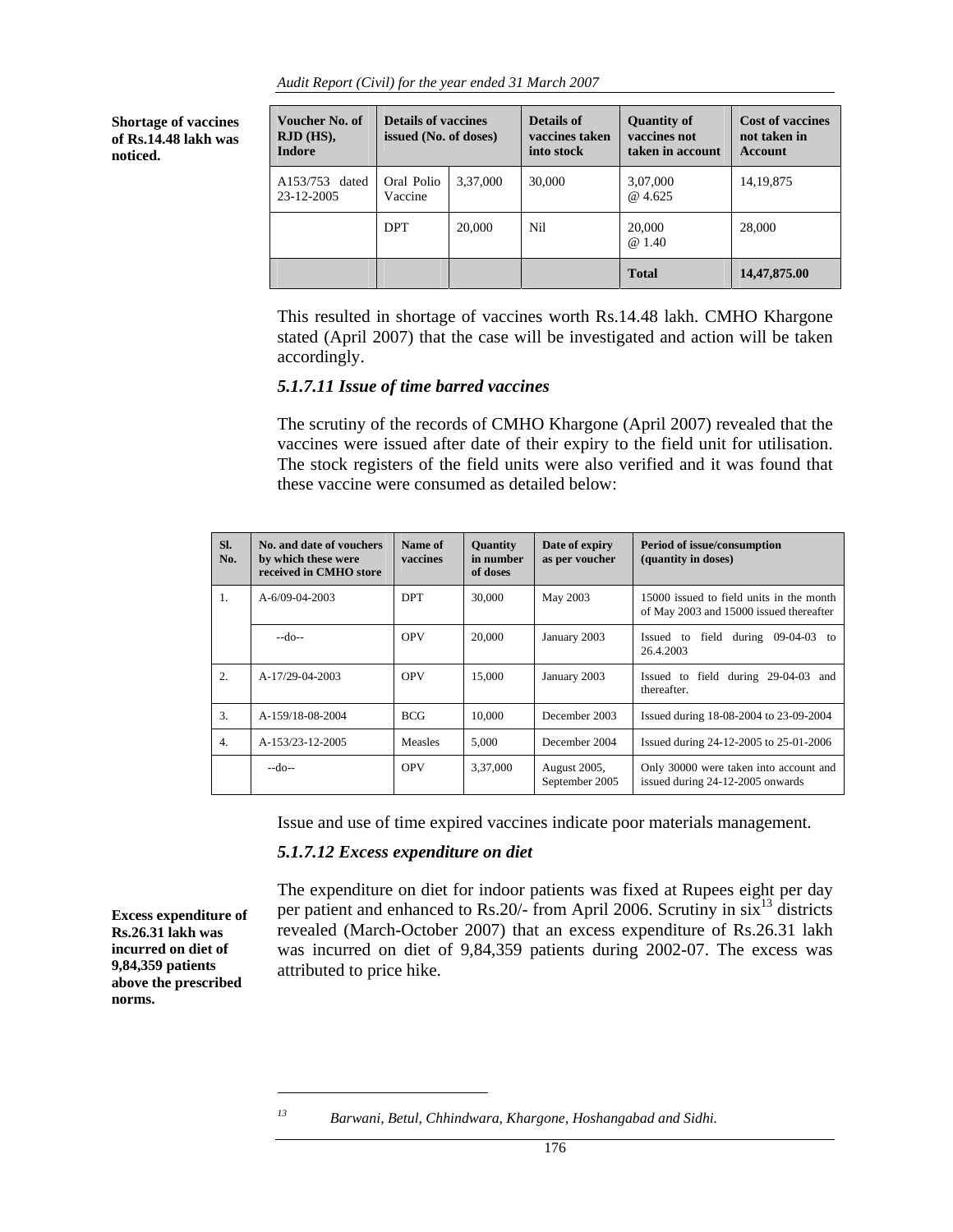### *5.1.7.13 Purchase of medicines for school education*

Finance Committee recommended (October 2006) that Iron folic acid tablets and deworming (Albendazole) tablets be distributed to the 88,91,737 students covered under Mid Day Meal (MDM) scheme in the schools of State. Accordingly tablets worth Rs.4.98 crore were purchased in December 2006.

Scrutiny of records in eight<sup>14</sup> districts revealed that  $11.52$  crore Iron folic acid tablets out of 15.09 crore tablets were issued to CHC/PHC/SHC in a routine manner for distribution to the patients without any instruction for distribution to only MDM students. Thus the very purpose of purchase of these tablets were defeated. CMHOs stated that the necessary monitoring to ensure proper utilisation of these tablets was to be carried out by DFID, but no follow-up report were available with them (May-October 2007).

### *5.1.7.14 Purchase of Anti Snake Venom (ASV) without assessing the requirement*

Delegation of financial power 1995 Vol.II provides that the material should be procured as per requirement in particular financial year. Department purchased 51,800 Anti Snake Venom 10 ml worth Rs.1.05 crore during 2006-07 without assessing the requirement. As per snakebite report of Revenue department the requirement of ASV comes to 14,000 vials (20 continuous vials for snakebites) only. Scrutiny in nine<sup>15</sup> districts (May-October 2007) revealed that only 822 ASV were consumed against receipt of 8,320 vials and 7,498 were lying unconsumed as of October 2007. This resulted in purchase of 37,800 ASV worth Rs.0.76 crore in excess of the actual requirement. CMHOs stated that these were supplied by the Directorate without demand and will be utilised in future (May-October 2007). CHS stated that the storage of ASV is essential and it will be utilised in next four years.

### *5.1.7.15 Irregular purchase of Gauge, Bandage and Bandage Rolls from unauthorised supplier/manufacturer*

As per instructions issued in para V of Government of MP Public Health and Family Welfare Department Bhopal orders (October 2002) the Gauge and Bandage comes under the definition of medicines therefore the manufacturer and supplier of the Gauge/Bandage should have the valid Drug licence required under the rules and date of manufacturing, date of expiry and batch number and name and size should be mentioned on the packet of the medicine.

Scrutiny of records of CHS (May 2007) revealed that the Gauge Than, Bandage Than and Bandage Rolls worth Rs.6.45 crore were purchased by the CHS during the year 2004-07 from Commissioner Handloom and Hasth Shilp Vikas Nigam MP Bhopal without ensuring that the supplier and manufacturer of the Gauge Than/Bandage Than/Bandage Rolls had a valid drug license in Form 20-B and in Form-25 and date of manufacture and date of expiry was

**11.52 crore Iron folic acid tablets and deworming tablets were issued for distribution in OPD instead of issuing to MDM students.** 

**Purchase of ASV worth Rs.0.76 crore without assessing the actual requirement of the field.**

**Purchase of Gauge than/Bandage than and Bandage rolls worth Rs.6.45 crore was made from the supplier/ manufacturer who did not possess the valid drug licence.**

*<sup>14</sup> Barwani, Bhopal, Dhar, Hoshangabad, Jhabua, Mandsaur, Sidhi and Vidisha.* 

*<sup>15</sup> Bhopal, Chhindwara, Dhar, Hoshangabad, Jhabua, Mandsaur, Sidhi, Seoni and Vidisha.*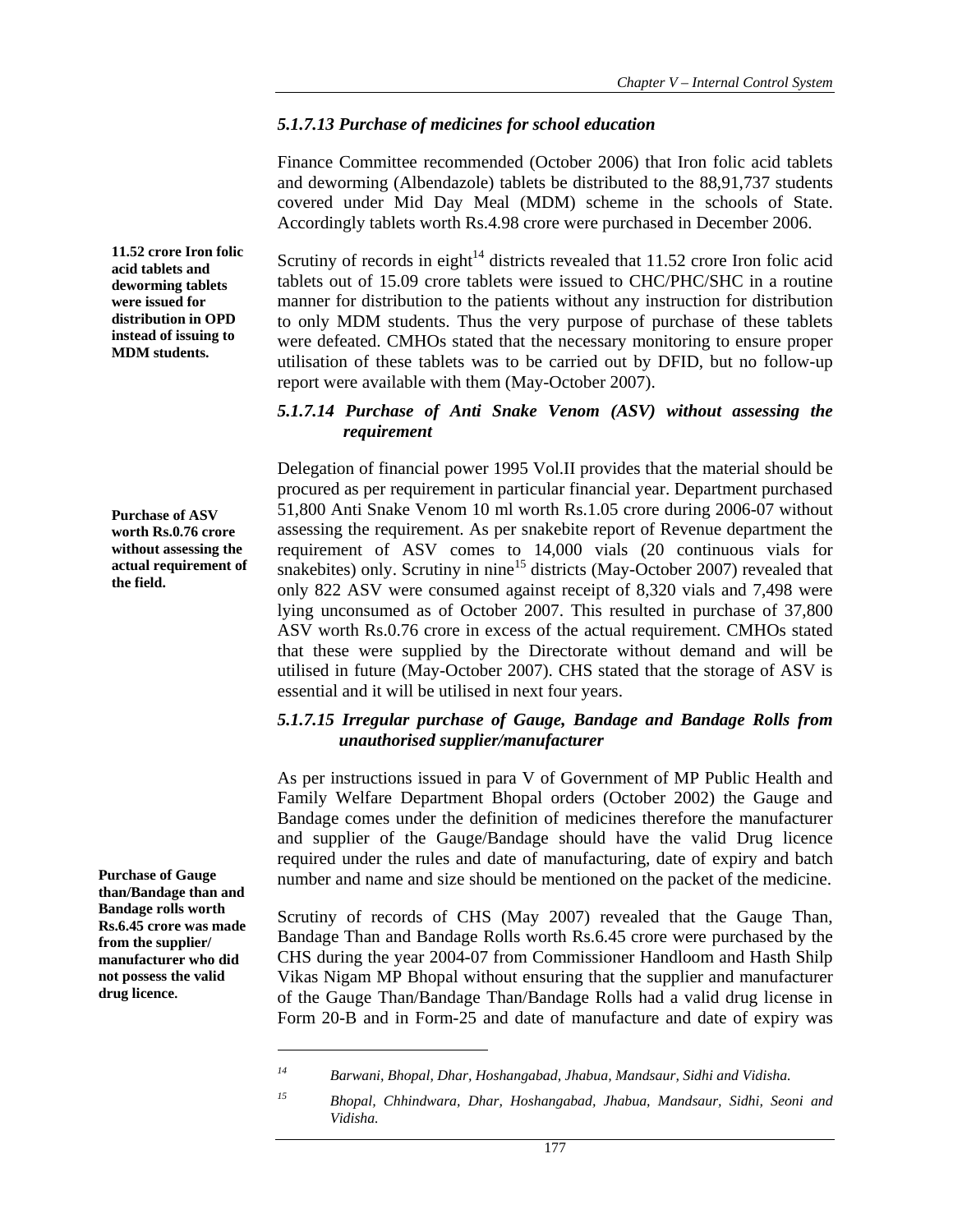not mentioned in suppliers bill. Thus the codal provisions were not followed and the purchase of Gauge, Bandage was irregularly made from the unauthorised supplier/ manufacturer.

## *5.1.7.16 Purchase of Cat Gut and Medicines at higher rate*

The MP Store purchase Rule 14 lays down that the items enlisted in annexure A, B and C were reserved to be purchased from MP Laghu Udyog Nigam (MPLUN). Scrutiny of records of CHS (May 2007) revealed that the catgut/sutures and medicines were purchased from Public Undertakings instead of purchasing from MPLUN. As the rates of Public Undertakings were higher than the rates of MPLUN this resulted in excess expenditure of Rs.1.92 crore. CHS stated (May 2007) that the purchases were made according to purchase preference policy (PPP) of the Government of India.

# **5.1.8 Other points of interest**

### *5.1.8.1 Infructuous expenditure on idle workshop*

Regional Depot/ Workshops at Divisional levels were existed for maintenance and repair of departmental vehicles. Test-check (January and April 2007) of the records of Joint Director Health Services (JDHS) Jabalpur, Gwalior and Indore and further information collected (August 2007) from JDHS Bhopal revealed that ever since the reformation of the Regional Joint Director Health Services (June 1999) work of repairing and maintenance of departmental vehicles was being got done from outside/ private dealers and negligible job of repair and maintenance of departmental vehicles was attended by the workshops. However, expenditure of Rs.4.05 crore (Bhopal: Rs.2.68 crore, Gwalior: Rs.0.39 crore, Indore: Rs.0.76 crore and Jabalpur: Rs.0.22 crore) was incurred on pay and allowance of the staff of four workshops during 1999- 2007 which resulted in infructuous expenditure on idle workshop.

Thus there is a need to rationalize deployment of staff and repair arrangements for vehicles.

# *5.1.8.2 Infructuous expenditure on replacing health cards*

Deendayal Antyodaya Upchar Yojna (yojna) was launched in September, 2004 to provide qualitative medical services free of cost to the Scheduled Castes/ Scheduled Tribes below poverty line. The yojna was extended (August 2006) to all living below poverty line.

Test-check (April 2007) of the records of the Director, State Health Information Education Communication Bureau Bhopal (Bureau) revealed that 24 lakh health cards, costing Rs.84.65 lakh, were printed between October 2004 to July 2005 for providing to the SC/ST families below the poverty line under the yojna. Out of these 21 lakh cards were distributed leaving a balance of three lakh cards with the department. It was also noticed that with extending the facilities available under yojna to all living below poverty line, 50 lakh cards were again got printed (December 2006) at a cost of Rs.5.42 crore to cover the beneficiaries from added category and to replace the old cards of

**Purchase of catgut and medicines from public undertakings instead of MPLUN resulted in excess expenditure of Rs.1.92 crore.**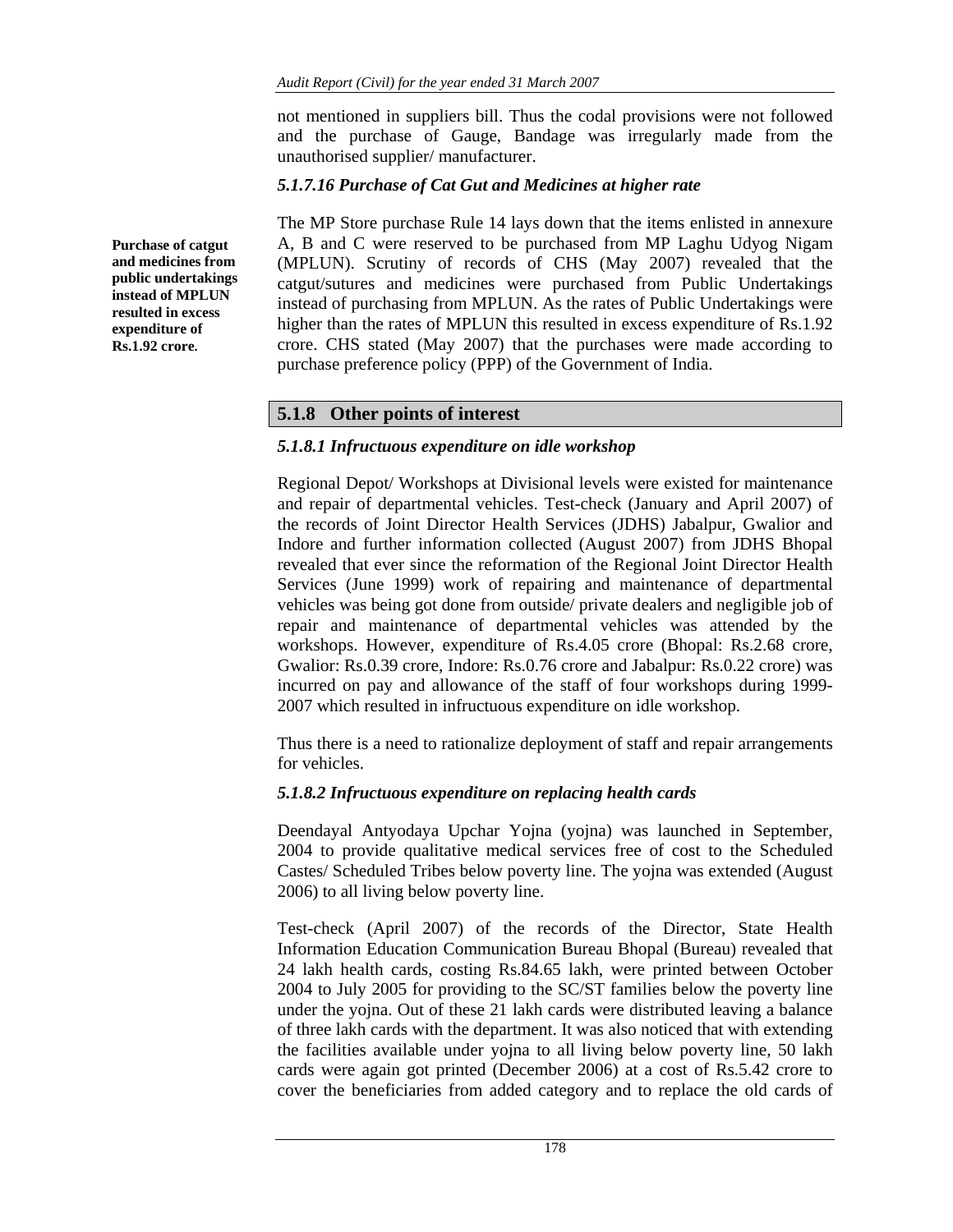SC/ST beneficiaries also. Since the new cards did not contain any additional information, it was injudicious on the part of department to replace the old cards unnecessarily. This resulted in infructuous expenditure of Rs.84.65 lakh on 24 lakh cards printed earlier at the initiation of the yojna.

On being pointed out Bureau authorities replied in April 2007 that with a view to provide information about some other schemes and also to maintain the uniformity, revised edition of the 50 lakh health cards were printed.

The reply was not tenable as the revised edition of the cards did not contain any additional information.

# **5.1.9 Monitoring including internal audit**

### *5.1.9.1 Departmental inspection*

Periodic inspections by departmental officers are an important and effective tool to ensure proper functioning of the department according to laid down procedures. The roster of inspection for officers of Directorate was not available, against 86 inspections only 33 inspections were conducted by JDHS, Bhopal during 2002-07 and no inspection was conducted by JDHS, Indore during 2002-06.

Rule 291 of MPTC Volume-I provides that every DDO should make the monthly inspection of accounts of his office and quarterly report should be sent to higher authorities stating therein the corrective steps taken. Scrutiny of records in thirteen districts revealed that only four<sup>16</sup> districts conducted the inspection to some extent and none of other DDOs carried out the regular inspection as envisaged in the rules. This shows that the system of inspection was largely ignored.

### *5.1.9.2 Internal Audit*

 $\overline{a}$ 

A separate internal audit wing was set up in the office of the Commissioner Health MP Bhopal and in the JDHS offices at Indore, Bhopal, Rewa, Jabalpur and Gwalior. The internal audit (IA) wing was under the supervision of the Additional Director of Finance who was assisted by one Accounts officer and six Senior Auditors and nine Junior Auditors, but there was shortage of four senior auditors and eight junior auditors. Internal Audit Wing was under staffed and there was shortfall in internal audit of units.

Scrutiny of records of CHS (May 2007) revealed that an annual audit plan was never prepared during 2002-07. The audit of different wings/sections of Directorate was neither planned nor conducted by IA wing of CHS. There was 100 *per cent* deficiency in audit of field units during 2002-07 as none of the 168 units was audited by IA wing of the Department. Similarly there were internal audit wings in JDHS offices at Bhopal and Indore. Against a target of

*<sup>16</sup> Hoshangabad (8), Jhabua (12), Seoni (7) and Sidhi (42).*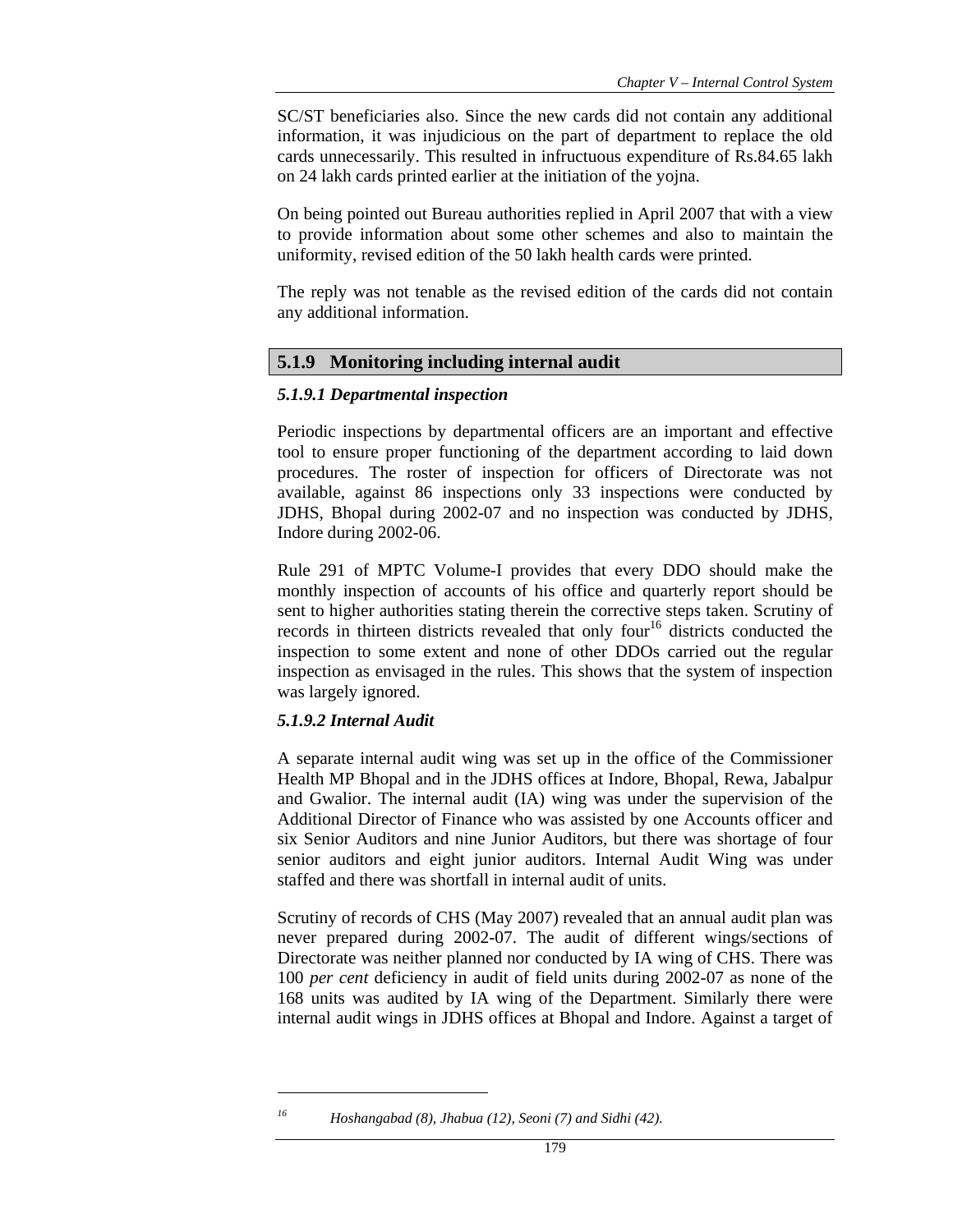42 units per year (Bhopal 19 and Indore 23) audit of 16 units was conducted during 2006-07 (Bhopal 12 and Indore four). Thus there was shortfall of 100 *per cent* during 2002-06 and 62 *per cent* during 2006-07.

Internal audit system was found totally ineffective as no audit was conducted during 2002-06 and only 38 *per cent* units were audited by JDHS offices.

### *5.1.9.3 Departmental enquiry cases*

A departmental enquiry cell and a legal cell were functioning in the Directorate for dealing with Departmental Enquiry (DE) cases and court cases. Scrutiny of records of CHS revealed (August 2007) that 164 DE cases were pending as on 1 April 2006 and 22 cases were added during April 2006 to July 2007. Thus against 186 total cases only 18 cases were decided during above period leaving pendency of 168 DE cases with the Department. Likewise, 198 show cause notices were pending for settlement/disposal as of August 2007. Besides 11 Lokayukt cases were also pending as of August 2007.

# **5.1.10 Conclusion**

The internal control mechanism of the department was weak. The system of preparation of budget estimates were grossly deficient as the persistent savings were noticed and supplementary provision were made without requirement. Departmental figures were not reconciled with A.G. (A&E) figures. Funds of central schemes were parked in Civil Deposits. System of maintenance of cash book and verification of cash was defective and security deposit was not obtained from officials handling cash/store. The fortnightly verification of drawals was not made from treasury list. Operational control was ineffective as basic infrastructure was not provided. Diagnostic centres were not established. PHCs were running without doctors. Survey of unregistered/fake doctors were not conducted. There was shortfall in inspection by CHS/JDHS. Internal audit was not conducted during 2002-06 and there was a large shortfall in internal audits during 2006-07 which defeated the object of establishment of Internal Audit Wing.

# **5.1.11 Recommendation**

- $\triangleright$  Reconciliation of expenditure figures should be taken up expeditiously and system of reconciliation with bank should be strengthened.
- ¾ Codal provision for maintenance of Cash Book should be strictly adhered to.
- ¾ Departmental officers should carry out the inspection of field units strictly according to roster and monitoring cell should be strengthened.